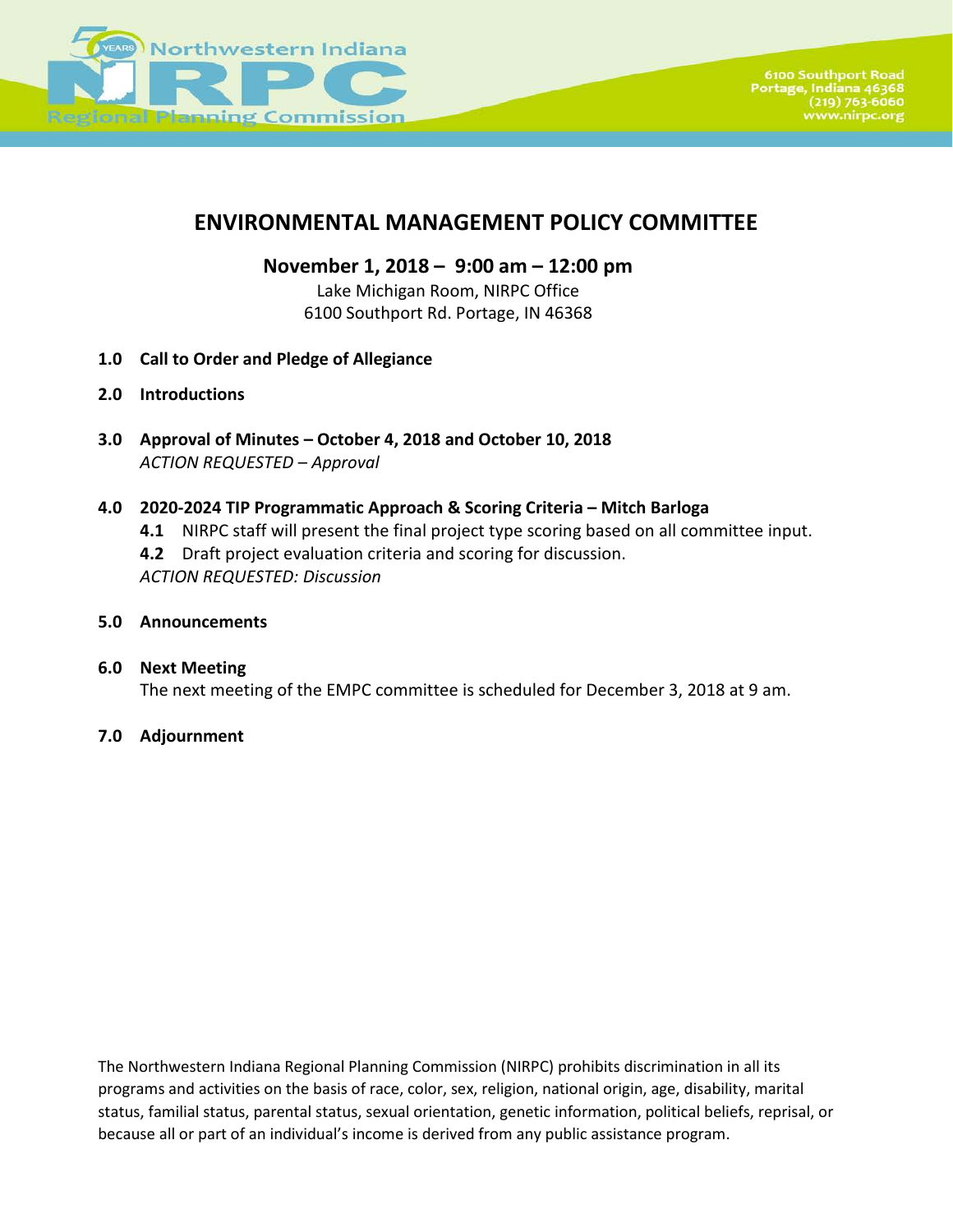#### **ENVIRONMENTAL MANAGEMENT POLICY COMMITTEE**

NIRPC - Lake Michigan Room October 4, 2018 **Minutes** 

**Members/Guests**: Bill Emerson, Jr., Geof Benson, Maggie Byrne, Kathryn Vallis, Sarah Nimetz, George Topoll, Jan Bapst, Michael Spinar, Sherryl Doerr, Tim Kingsland, Susan MiHalo, Lauri Keagle, Sylvia Collins, Susan Adams, Deb Backus, Lynda Lancaster, Jennifer Gadzala, Jess Huseman, Greg Towler, Stuart Carlton, Milo Milatovic, Carolyn Saxton, Katherine Moore Powell, Joe Grazalski, Elizabeth McCloskey, Kay Nelson, Jennifer Birchfield, Namissa Taylor, Kris Krouse, Daniel Goldfarb, Carol Ropski, Peg Donnelly and Cherie Fisher.

**NIRPC Staff:** Kathy Luther, Mitch Barloga, Dominique Edwards and Candice Eklund.

#### **Call to Order and Pledge of Allegiance**

Bill Emerson, Jr. called the meeting to order at 8:31 a.m. with the Pledge of Allegiance and selfintroductions.

#### **NIRPC Business:**

#### **Approval of Minutes**

On motion by Tim Kingsland and second by Sara Nimetz, the September 6, 2018 EMPC meeting minutes were approved as presented.

#### **Presentation: 2050 Plan + Tip Programmatic Approach and Project Scoring**

Mitch Barloga presented on the draft 2050 Plan and TIP Programmatic Approach and Program Scoring revisions based on committee input. Program scoring was reviewed by the Committee and points were changed live as needed, based on consensus of the group. Ten sets of project criteria were scheduled to be examined, however due to the Urban Waters Federal Partnership and the U.S. EPA's Sub-Area Response Plan presentation, time only allowed for three of the criteria's to be examined. The Committee agreed to schedule an additional session on October 10, 2018 to discuss the seven remaining project criteria's for EMPC and Air Quality. At the November meeting, project sizes and funding mechanisms will be examined. The Notice of Funding Availability (NOFA) will be out in late November. Submissions are due in January.

#### **Urban Waters Federal Partnership Updates, Presented by Jennifer Birchfield**

Jennifer Birchfield conveyed her gratitude on the mix of the agencies partnerships and how they all work together on projects related to urban waters and revitalizing communities. Northwest Indiana was one of the original seven pilot locations and today there are 21 locations and 60 partner organizations throughout Indiana.

The next Urban Waters meeting will be held on January 25, 2019, 9:30 am at NIRPC. Additional sessions and workshops offered will be included in the announcements that are emailed to the group.

#### **U.S. EPA NW Indiana Sub-Area / Geographical Response Plan Discussion**

Peg Donnelly, with the United States Environmental Protection Agency (US EPA), discussed the need for enhancing the emergency planning in Northwest Indiana (NWI) and effectively communicating with the communities. Dan Haag, also with the US EPA, stated there were two reasons for enhancing the emergency plan. There have been some recent incidents in NWI where some people felt left out of the early stages of the emergency and the need for improved planning was also recognized. As a result, Peg Donnelly and Carol Ropski were assigned to form a regional task force group, referred to as Region 5 or RRT5, which covers the great lakes. Additional information on the Region 5 Sub-Area Plans can be found on the rrt5.org website.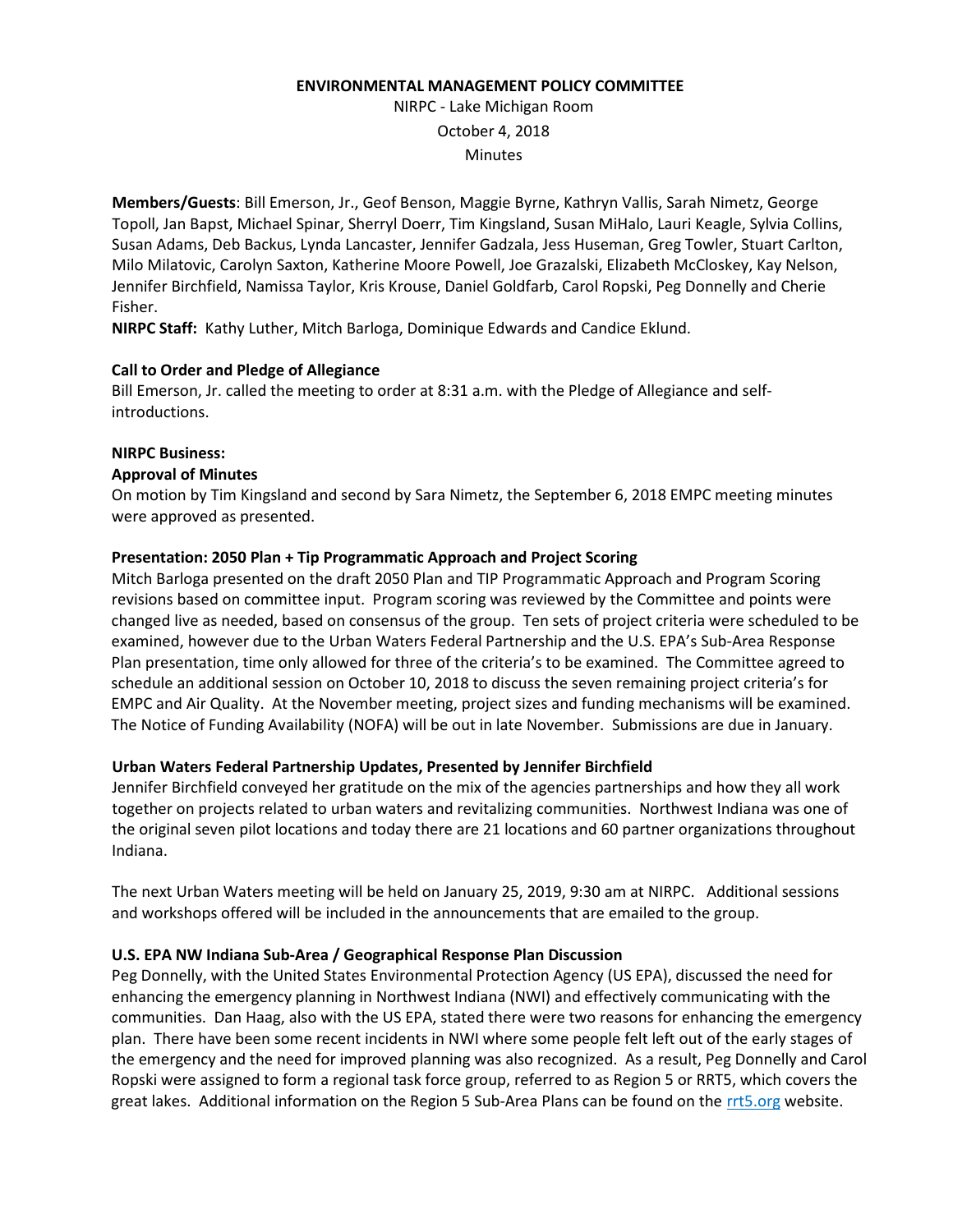The primary goal for NWI within the Sub-Area plan is to effectively manage the response within the first 24-48 hours. The initial task will be to develop an Incident Accident Plan (IAP) for all responders needing to respond to a discharge of oil into a water way in NWI. An automatic communication tool was discussed because it can automatically email, text or phone a contact list in an emergency.

The US EPA completed response drills with 12 facilities in August 2018, will schedule additional drills with more test facilities and ensure the facilities implement their plans. Quarterly meetings will be held and a kickoff Sub-Area planning meeting is scheduled for November to establish goals.

There is currently an area contingency plan and the Sub-Area plan be will an addendum to that plan, specific to Lake, Porter and LaPorte Counties. Since they are in the beginning stages with the Sub-Area plan, US EPA will be attending another EMPC meeting in 2019 to provide progress updates and identify additional areas in the plan.

Bill Emerson thanked the presenters for taking the corrective steps and addressing the gap in response procedures because it has been a concern with the environmental committee.

#### **Announcements**

The event announcements submitted will be distributed in an email to the committee.

#### **Adjournment**

Hearing no other business, Bill Emerson adjourned the meeting at 10:53 a.m.

*A Digital MP3 of this meeting is filed. Contact Candice Eklund at 219-763-6060 Ext 142 or ceklund@nirpc.org should you wish to receive a copy of it.*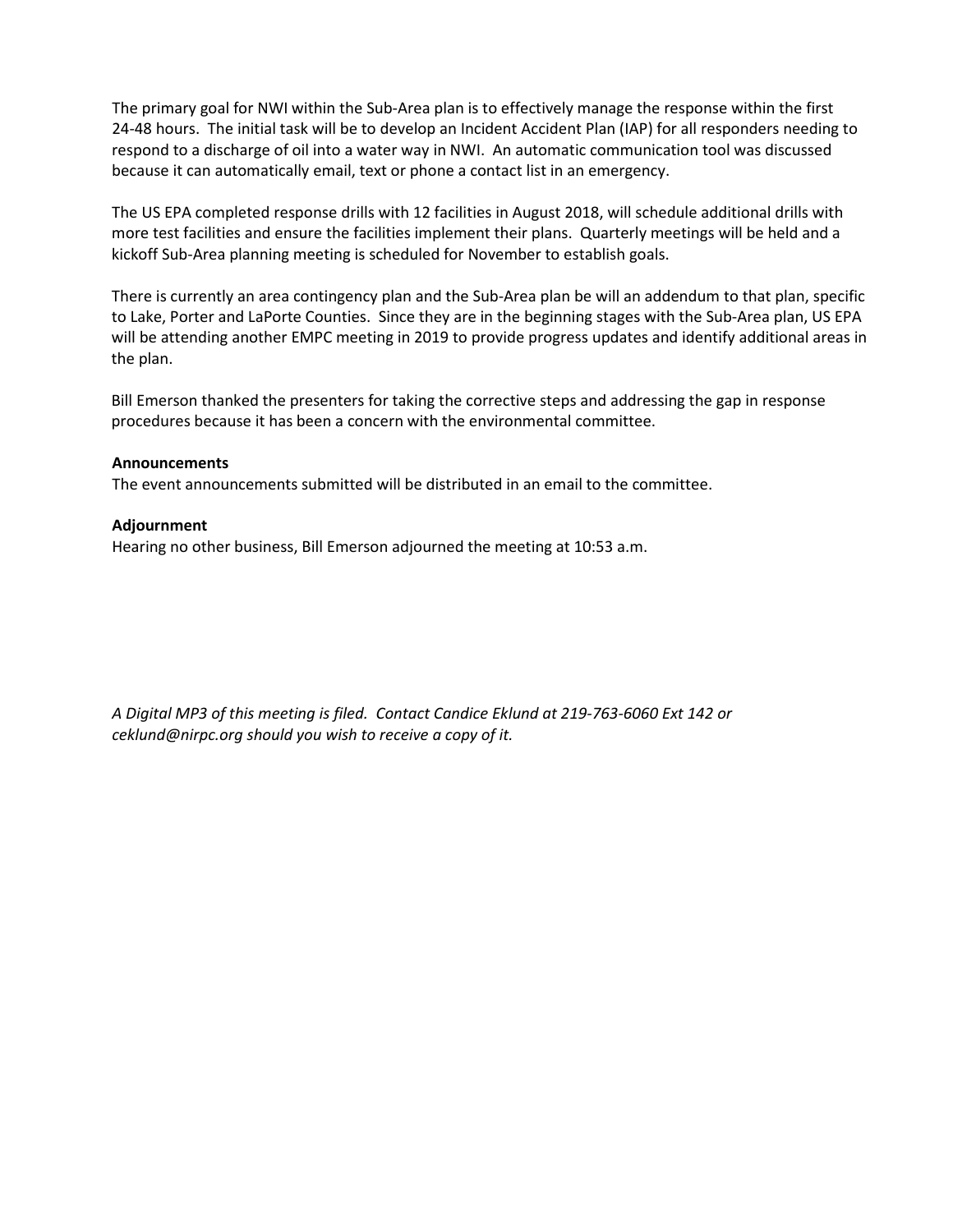#### **ENVIRONMENTAL MANAGEMENT POLICY COMMITTEE Continued Project Scoring Session**

NIRPC - Lake Michigan Room

October 10, 2018

Minutes

**Members/Guests**: Jan Bapst, Lauri Keagle, Kay Nelson, Lynda Lancaster, George Malis, Mary Jane Thomas, Deb Backhus, Geof Benson and Jennifer Gadzala

**NIRPC Staff:** Kathy Luther, Mitch Barloga, Dominique Edwards and Candice Eklund.

Jan Bapst called the meeting to order at 10:00 am.

#### **Presentation: 2050 Plan Futures**

Dominique Edwards presented on the 2050 Plan drivers and influences of Northwest Indiana's future. The Plan will also aid in aligning project scoring planning when discussing futures scenarios. Summer pop-up events concluded September 1. Feedback was received from over 900 people ranging in age from 5 to 75. The fall series of pop-up events begins this week and goes through October 20. Visit [www.nirpc.org](http://www.nirpc.org/) for more information.

#### **Presentation: 2050 Plan + Tip Programmatic Approach and Project Scoring**

Mitch Barloga recapped the draft 2050 Plan and TIP Programmatic Approach and Program Scoring revision documents from the EMPC meeting held on October 4, 2018. A total of ten sets of project criteria were scheduled to be examined. Three sets were examined on October 4th and the remaining seven were examined and completed during today's meeting. As the program scoring was reviewed, points were changed live as needed, based on consensus of the group. The Project Planning category for the development of regional environment protection plans was examined and points were changed live as well.

Mitch Barloga discussed the proposed project evaluation criteria and weights programs. The overall criteria will be used for every program category. The program category for Cost Effectiveness may be included as one metric in another area. Mitch will send out the revised scoring and project evaluation criteria and weights spreadsheets and has requested feedback within two weeks of receiving the updates. The group discussed each of the Air Quality and Environment criteria for each program to obtain a full understanding and make appropriate changes. Kathy Luther and Joe Exl will update each of the criteria's discussed and assign numerical values to each of the programs. These updates will be discussed in full detail during the EMPC Committee meeting in November, before a final vote is taken.

#### **Adjournment**

Hearing no other business, Jan Bapst adjourned the meeting at 1:21 pm.

The next EMPC meeting will be held on November 1, 2018 beginning at 9:00 am and concluding at 12:00 pm, or when the project scoring and proposed project evaluation criteria and weights have been reviewed and voted on by the Committee.

*A Digital MP3 of this meeting is filed. Contact Candice Eklund at 219-763-6060 Ext 142 or ceklund@nirpc.org should you wish to receive a copy of it.*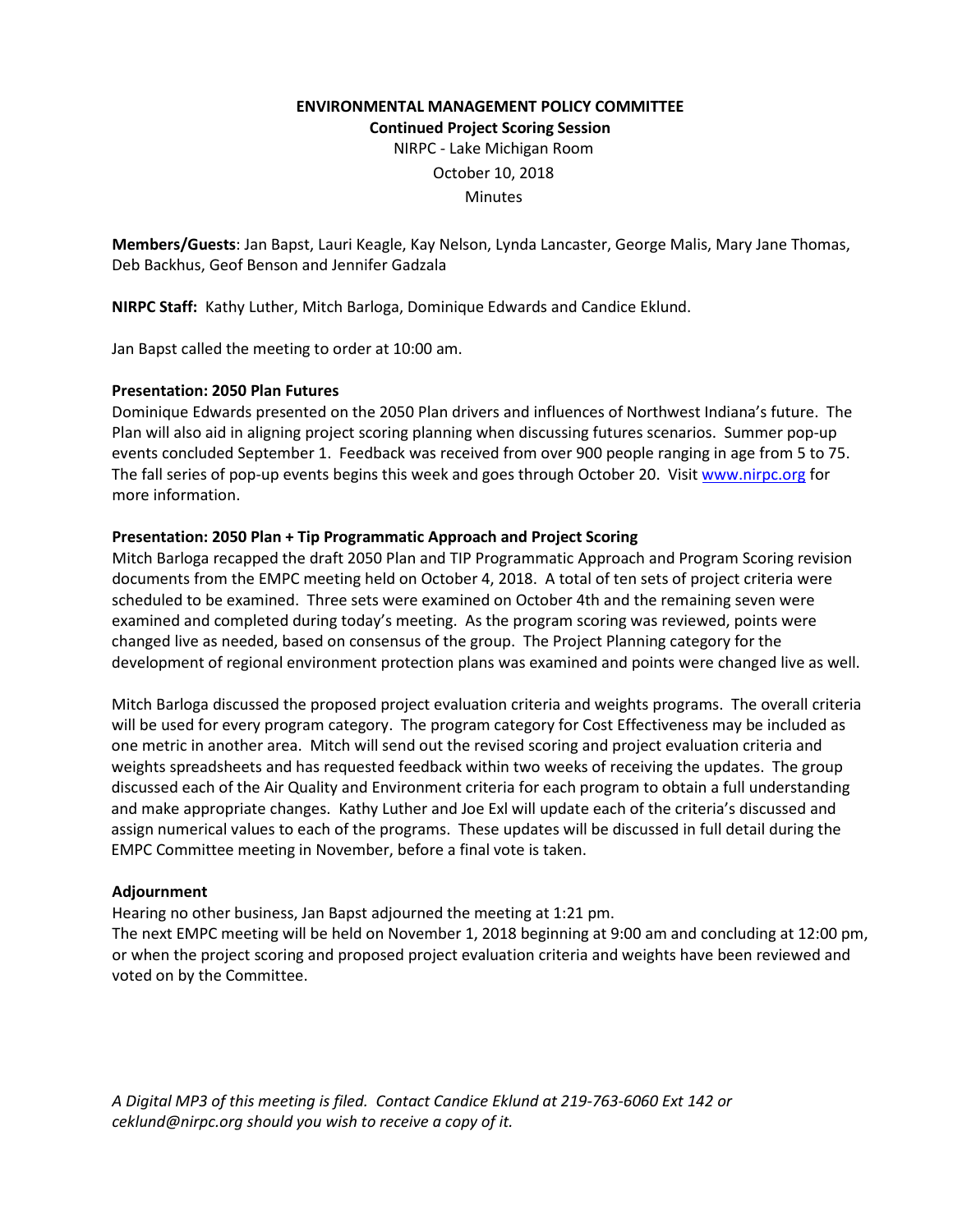|              | Investment type prioritization method      |                                                                                |                                                                                    |                                               |               |                                |                    |                                                                |                      |                                |                    |                       | <b>CMAQ</b>       | <b>HSIP</b>     | <b>STBG</b>     | <b>TA</b>        | 5307             | 5310                      | 5337                       | 5339             |                                 |
|--------------|--------------------------------------------|--------------------------------------------------------------------------------|------------------------------------------------------------------------------------|-----------------------------------------------|---------------|--------------------------------|--------------------|----------------------------------------------------------------|----------------------|--------------------------------|--------------------|-----------------------|-------------------|-----------------|-----------------|------------------|------------------|---------------------------|----------------------------|------------------|---------------------------------|
|              |                                            |                                                                                |                                                                                    |                                               |               |                                |                    | Investment impact on regional vision and plan focus Investment |                      |                                |                    |                       | available (m)     | ; available (m) | s available (m) | \$ available (m) | \$ available (m) | \$ available (m)          | \$ available (m)           | \$ available (m) |                                 |
|              |                                            |                                                                                |                                                                                    | <b>areas 80%</b> High = 1, Med = 1/2, Low = 0 |               |                                |                    |                                                                |                      |                                | ımpact on          |                       | 3.61              | 2.90            | 11.95           | 0.98             | 12.14            | 0.45                      | 17.44                      | 0.60             |                                 |
|              |                                            |                                                                                |                                                                                    |                                               |               |                                |                    |                                                                |                      |                                | future             |                       | \$ assigned       | \$ assigned     | assigned        | \$ assigned      | \$ assigned      | assigned ا                | \$ assigned                | \$ assigned      |                                 |
|              |                                            |                                                                                |                                                                                    |                                               |               |                                |                    |                                                                |                      |                                | scenarios          |                       | \$0.00            | \$0.00          | \$0.00          | \$0.00           | \$0.00           | \$0.00                    | \$0.00                     | \$0.00           |                                 |
|              |                                            |                                                                                |                                                                                    |                                               |               |                                |                    |                                                                |                      |                                |                    |                       | to allocate       | \$ to allocate  | i to allocate   | \$ to allocate   | \$ to allocate   | $\mathfrak s$ to allocate | \$ to allocate             | \$ to allocate   |                                 |
|              |                                            |                                                                                |                                                                                    | Connected ∙—i Renewed                         |               |                                | <u>tI</u> ≱∥United |                                                                | <b>\\\\\</b> Vibrant |                                | $gh = 1/4$ of scol |                       | 3.61              | 2.90            | 11.95           | 0.98             | 12.14            |                           | 17.44                      | 0.60             |                                 |
|              |                                            |                                                                                |                                                                                    |                                               |               |                                |                    | 궒 <sup>컱</sup> 쥙ӹ嘉 <sup>컱</sup> 쥙ӹ홂 <sup>좮</sup> 青韩궕쳁新         |                      |                                |                    |                       |                   |                 |                 |                  |                  |                           |                            |                  |                                 |
|              |                                            |                                                                                |                                                                                    |                                               |               |                                |                    |                                                                |                      |                                |                    |                       |                   |                 |                 |                  |                  |                           |                            |                  |                                 |
| committ      |                                            |                                                                                |                                                                                    |                                               |               |                                |                    |                                                                |                      |                                |                    |                       |                   |                 |                 |                  |                  |                           |                            |                  |                                 |
|              |                                            |                                                                                |                                                                                    |                                               |               |                                |                    |                                                                |                      |                                |                    |                       |                   |                 |                 |                  |                  |                           |                            |                  | Total                           |
|              |                                            |                                                                                |                                                                                    |                                               |               |                                |                    |                                                                |                      |                                |                    |                       |                   |                 |                 |                  |                  |                           |                            |                  | iunding                         |
|              |                                            |                                                                                |                                                                                    |                                               |               |                                |                    |                                                                |                      |                                |                    |                       |                   |                 |                 |                  |                  |                           |                            |                  | allocated                       |
| <b>NIRPC</b> | Program category                           | Project type                                                                   |                                                                                    |                                               |               |                                |                    |                                                                |                      |                                |                    |                       |                   |                 |                 |                  |                  |                           |                            |                  | to project                      |
|              |                                            | gible projects by FHWA/FTA rules                                               | Project type description                                                           |                                               |               |                                |                    |                                                                |                      |                                |                    |                       |                   |                 |                 |                  |                  |                           |                            |                  | ype                             |
| 3PC          | Complete streets                           | ransportation projects for ADA compliance w/ universal design                  | Projects that address ADA transition plans along FA roadways                       |                                               |               |                                |                    |                                                                |                      |                                |                    | II74                  |                   | Y 90            | Y 80            | <b>IY 80</b>     |                  | 80                        |                            |                  |                                 |
| 3PC          | Complete streets                           | Safe Routes to School coordinator                                              | Staff person to organize SRTS planning activities                                  |                                               |               |                                |                    |                                                                |                      |                                |                    | I63                   |                   |                 | $'$ 80          | $\vert$ Y 80     |                  |                           |                            |                  | $\sim$ $-$                      |
| 3PC          | complete streets'                          | Sidewalks                                                                      | Sidewalks along FA roadways as a standalone project                                |                                               |               |                                |                    |                                                                |                      |                                |                    | 62                    | Y 80              |                 | 80 <sup>°</sup> | $\mathsf{Y}$ 80  |                  | 80                        |                            |                  | $\sim$ $-$                      |
| 3PC          | complete streets                           | Safe Routes to School non-infrastructure projects                              | Safe Routes to School educational or planning activities                           |                                               |               |                                |                    |                                                                |                      |                                |                    |                       |                   |                 | - 80            | $\vert$ Y 80     |                  |                           |                            |                  | $\sim$                          |
| 3PC          | Complete streets                           | On-road trails                                                                 | Bike lanes/cycle tracks along FA roadways as a standalone project                  |                                               |               |                                |                    |                                                                |                      |                                |                    | 58                    | $^{\circ}$ 80     |                 | $'$ 80          | <b>Y</b> 80      |                  |                           |                            |                  | $\sim$ $\sim$                   |
| 3PC          | Complete streets                           | Safe Routes to School infrastructure projects                                  | Projects around school zones (can be off federally-aid roads)                      |                                               |               |                                |                    |                                                                |                      |                                |                    | 157                   |                   |                 | $'$ 80          | $\vert$ Y 80     |                  |                           |                            |                  | $\sim$ $ \sim$                  |
| 3PC          | Complete streets                           | Bicycle infrastructure                                                         | Bicycle racks, signage, & ancillary treatments to support cycling                  |                                               |               |                                |                    |                                                                |                      |                                |                    |                       | IY 80             |                 |                 | $^{\prime}$ 80   |                  |                           |                            |                  | $\sim$                          |
| 3PC          | Complete streets                           | Bicycle/pedestrian signals                                                     | HAWK, pedestrian count downs, etc. along federally-aided (FA) roadways             |                                               |               |                                |                    |                                                                |                      |                                |                    |                       |                   |                 | $^{\prime}$ 80  | Y 80             |                  | $^{\prime}$ 80            |                            |                  | $\sim$ $\sim$                   |
| 3PC          | Complete streets                           | Construction / installation / maint. of signs at bike/ped xings in school zone | Bike and pedestrians crossings in school zones along FA roadways                   |                                               |               |                                |                    |                                                                |                      |                                |                    |                       |                   | $Y$ 90          | <b>Y</b> 80     |                  |                  |                           |                            |                  | $\sim$                          |
| 3PC          | Complete streets                           | Lighting                                                                       | Lighting on trails as a standalone project                                         |                                               |               |                                |                    |                                                                |                      |                                |                    |                       |                   |                 | 80              | Y 80             |                  |                           |                            |                  | $\sim$ $-$                      |
| 3PC          | Multi-use path                             | Off-road trails                                                                | Construction of non-recreational trails                                            |                                               |               |                                |                    |                                                                |                      |                                |                    | 72                    | IY 80             |                 | 80 <sub>o</sub> | $\vert$ Y 80     |                  |                           |                            |                  | <b>Contract Contract</b>        |
|              | <b>EMPC</b> Air quality                    |                                                                                |                                                                                    |                                               |               |                                |                    |                                                                |                      |                                |                    | $\vert$ 63            | Y 80              |                 |                 |                  |                  |                           |                            | Y 80             | $\sim 10^{-10}$                 |
|              | EMPC Air quality                           | Fransit vehicle emission reduction (new or modification)                       | Funds to assist with the cost of cleaner transit vehicles                          |                                               |               |                                |                    |                                                                |                      |                                |                    | 63                    | Y 80              |                 |                 |                  |                  |                           |                            |                  | $\sim$ $ \sim$                  |
|              | <b>EMPC</b> Air quality                    | /ehicle emission reduction (new or modification)                               | Funds to assist with the cost of cleaner vehicles                                  |                                               |               |                                |                    |                                                                |                      |                                |                    | <b>FR</b>             | $'$ 80            |                 | $^{\prime}$ 80  |                  |                  |                           |                            |                  |                                 |
|              |                                            | Alternative fuel infrastructure                                                | Electric or natural gas fuel infrastructure                                        |                                               |               |                                |                    |                                                                |                      |                                |                    |                       |                   |                 |                 |                  |                  |                           |                            |                  | $\sim$ $ \sim$                  |
|              | <b>EMPC</b> Air quality                    | Advanced truck stop electrification                                            | Electrification of truck stop parking to reduce/eliminate idling                   |                                               |               |                                |                    |                                                                |                      |                                |                    | 51                    | Y 80              |                 | 80 <sub>1</sub> |                  |                  |                           |                            |                  | $\sim$                          |
|              | <b>EMPC</b> Air quality                    | Air quality education                                                          | Program to increase awareness and knowledge of pollution                           |                                               |               |                                |                    |                                                                |                      |                                |                    | <b>46</b>             | 80                |                 |                 |                  |                  |                           |                            |                  | $\sim$ $-$                      |
| <b>EMPC</b>  | Environment                                | /egetation management in ROWs                                                  | Funds to assist in the management of vegetation along FA roadways                  |                                               |               |                                |                    |                                                                |                      |                                |                    | 54                    |                   |                 |                 | 80               |                  |                           |                            |                  | $\sim$ $ \sim$                  |
|              | <b>EMPC</b> Environment                    | Stormwater management / control / prevention                                   | Funds to reduce stormwater as a standalone project                                 |                                               |               |                                |                    |                                                                |                      |                                |                    | $\sqrt{53}$           |                   |                 |                 | 80               |                  |                           |                            |                  | <b>Contract Contract</b>        |
| EMPC         | Environment                                | Contrib. to restore / enhance / new habitats + wetlands or mitigation banking  | Improve habitats + wetlands as a standalone project or bank land for mitigation    |                                               |               |                                |                    |                                                                |                      |                                |                    | $\vert$ 49            |                   |                 | Y 80            |                  |                  |                           |                            |                  | $\sim$ $-$                      |
| <b>EMPC</b>  | Environment                                | /ehicle related wildlife mortality reduction                                   | Freatments to reduce the death of wildlife and improve safety for vehicles         |                                               |               |                                |                    |                                                                |                      |                                |                    | $ 40\rangle$          |                   |                 | 80 <sup>°</sup> | Y 80             |                  |                           |                            |                  | $\sim$ $-$                      |
| <b>EMPC</b>  | Environment                                | Archeological activities for mitigation                                        | Funds to assist with archeological activities in construction                      |                                               |               |                                |                    |                                                                |                      |                                |                    |                       |                   |                 |                 | $'$ 80           |                  |                           |                            |                  | $\sim$ $-$                      |
| LUC          | Quality of place                           | Divided highway conversion to boulevards                                       | Projects to improve the livability of FA arterial roadways                         |                                               |               |                                |                    |                                                                |                      |                                |                    | 63                    |                   |                 | $'$ 80          | $\mathsf{Y}$ 80  |                  |                           |                            |                  | $\sim$ $-$                      |
| LUC          | Quality of place                           | ⊺raffic calming                                                                | Freatments that reduce travel speed and improve ped/bike comfort                   |                                               |               |                                |                    |                                                                |                      |                                |                    | 62                    |                   | Y 90            | Y80             | $\vert$ Y 80     |                  |                           |                            |                  | $\sim$ $ \sim$                  |
| LUC          | Quality of place                           | nventory / control / removal of outdoor advertising                            | Funds to reduce billboards/signage to improve beauty along FA roadways             |                                               |               |                                |                    |                                                                |                      |                                |                    |                       |                   |                 |                 | $'$ 80           |                  |                           |                            |                  | $\sim$ $ \sim$                  |
|              | LUC Quality of place                       | urnouts / overlooks                                                            | Projects that provide for parking at scenic locations                              |                                               |               |                                |                    |                                                                |                      |                                |                    | $\vert$ 49            |                   |                 |                 | $^{\prime}$ 80   |                  |                           |                            |                  | $\sim$                          |
| LUC          | Quality of place                           | ntersection congestion improvements                                            | Projects that attempt to reduce congestion at bottleneck locations                 |                                               |               |                                |                    |                                                                |                      |                                | lΜ                 | 36                    | $\mathsf{I}$ Y 80 |                 | Y 80            |                  |                  |                           |                            |                  | $\sim$ $-$                      |
| LUC          | Quality of place                           | Historic preserve of historic transportation facilities                        | Funds to preserve historic transportation facilities                               |                                               |               |                                |                    |                                                                |                      |                                |                    |                       |                   |                 |                 | $^{\prime}$ 80   |                  |                           |                            |                  | $\sim$                          |
| LUC          | Quality of place                           | Roadway expansion                                                              | Widening of roadways to address congestion                                         |                                               |               |                                |                    |                                                                |                      |                                |                    |                       |                   |                 | 80 <sup>°</sup> |                  |                  |                           |                            |                  | $\sim$                          |
| <b>STC</b>   | New roadways                               | Surface transport infrastructure to facilitate port "linkages"                 | New roadways connect port facilities to existing transportation system             | 1/2                                           |               | 1/2                            |                    |                                                                |                      |                                |                    | <u> 12</u>            |                   |                 | 80 <sup>°</sup> |                  |                  |                           |                            |                  | $\sim$ $-$                      |
| <b>STC</b>   | New roadways                               | New truck parking facilities                                                   | New parking specifically for trucks                                                |                                               |               |                                |                    |                                                                |                      |                                |                    |                       |                   |                 | $'$ 80          |                  |                  |                           |                            |                  | $\sim$ $\sim$                   |
| <b>STC</b>   | New roadways                               | New bridge / roadway / tunnel construction                                     | New roadways, bridges, or tunnels                                                  |                                               |               |                                |                    |                                                                |                      |                                |                    |                       |                   |                 | $'$ 80          |                  |                  |                           |                            |                  | $\sim$ $-$                      |
| <b>STC</b>   | New roadways                               | Construction of minor collectors in same corridor as NHS route                 | Construct service lanes along arterial roads; NHS owned by INDOT                   |                                               |               |                                |                    |                                                                |                      |                                |                    |                       |                   |                 | $'$ 80          |                  |                  |                           |                            |                  | $\sim$ $-$                      |
|              | STC Roadway improvement                    | Railway-highway grade crossings                                                | Projects that address safety issues at railroad crossings                          |                                               |               | <mark>1/2 1 1 1 1 0 1 1</mark> |                    |                                                                | 1 1 1 0              | $1/2$ 0 H                      |                    | 56                    |                   | Y 90            | <b>Y</b> 80     |                  |                  |                           |                            |                  |                                 |
| <b>STC</b>   | Roadway improvement                        | ntersection safety improvements                                                | Projects that attemp to reduce safety issues at intersections                      |                                               |               |                                |                    |                                                                |                      |                                |                    | <b>48</b>             |                   | $Y$ 90          | <b>Y</b> 80     |                  |                  |                           |                            |                  |                                 |
| STC          | Roadway improvement                        | ntelligent Transportation Systems                                              | Projects that use technology to increase efficiency of transportation system       |                                               |               |                                |                    |                                                                |                      |                                |                    | $\parallel$ 48   Y 80 |                   |                 | $'$ 80          |                  |                  |                           |                            |                  |                                 |
| <b>STC</b>   | Roadway improvement                        | raffic monitoring / management / control                                       | Monitoring and management of traffic (usually a state level initiative)            |                                               |               |                                |                    |                                                                |                      |                                |                    | $\overline{48}$       |                   |                 | $\sqrt{80}$     |                  |                  |                           |                            |                  | <b>Contract Contract</b>        |
| STC          | Roadway improvement                        | Travel demand management strategies / programs                                 | Funds that assist with reducing the demand for travel and congestion               |                                               |               |                                |                    |                                                                |                      | <u>2   1/2   1/2   1/2   M</u> |                    | <b>48 Y 80</b>        |                   |                 | Y 80            |                  |                  |                           |                            |                  | $\sim$ $ \sim$                  |
| STC          | Roadway improvement                        | Emergency communications equipment / priority control systems                  | Funds to implement projects for emergency communication + signal preemption        |                                               |               |                                |                    |                                                                |                      |                                |                    | $\mathbf{R}$          |                   | Y 90            | Y80             |                  |                  |                           |                            |                  | $\sim$ $ \sim$                  |
| <b>STC</b>   | Roadway improvement                        | Bridge rehabilitation or reconstruction                                        | Projects that rehabilitate or reconstruct bridges on FA roads                      |                                               |               |                                |                    |                                                                |                      |                                |                    | 138                   |                   |                 | Y 80            |                  |                  |                           |                            |                  | <b>Contract Contract</b>        |
| <b>STC</b>   | Roadway improvement                        | Pavement rehabilitation or reconstruction                                      | Projects that rehabilitate or reconstruct FA roads                                 |                                               |               |                                |                    |                                                                |                      |                                |                    |                       |                   |                 | $'$ 80          |                  |                  |                           |                            |                  | $\sim$ $ \sim$                  |
| <b>STC</b>   | Roadway improvement                        | Construction and operational improvements on high-risk rural roads             | Projects on FA rural roads that improve safety                                     |                                               |               |                                |                    |                                                                |                      | 1/2                            |                    |                       |                   | Y 90            | Y80             |                  |                  |                           |                            |                  | $\sim$ $-$                      |
| STC          | Roadway improvement                        | Congestion pricing development / implementation                                | Funds that can assist with starting a congestion pricing scheme                    |                                               |               | I/2   1/2   1,                 |                    | 1/2 0                                                          |                      | <u>/2   1/2   1/2  </u>        |                    | 12                    |                   |                 | $\sqrt{80}$     |                  |                  |                           |                            |                  | <b>Contract Contract</b>        |
| <b>STC</b>   | Roadway improvement                        | Highway signs for retroreflectivity                                            | Standalone projects that increase visibility of roadway signs                      |                                               | $1/2$ C       |                                |                    |                                                                |                      |                                |                    |                       |                   | Y 90            |                 |                  |                  |                           |                            |                  | $\sim 10^{-10}$                 |
| <b>STC</b>   | Roadway improvement                        | Devices/control, rumbles, skid resist., or remove obstacles at crash locations | Standalone projects to improve safety w/ specific treatments on FA roadways        |                                               |               |                                |                    |                                                                |                      |                                |                    |                       |                   | Y 90            | Y80             |                  |                  |                           |                            |                  | $\sim$ $-$                      |
| STC          | Roadway improvement                        | Pavement and shoulder widening to remedy unsafe conditions                     | Projects that add width to address unsafe conditions with road narrowness          |                                               |               |                                |                    |                                                                |                      |                                |                    |                       |                   | Y 90            | <b>Y</b> 80     |                  |                  |                           |                            |                  | $\sim 100$                      |
| <b>STC</b>   | Roadway improvement                        | ringe and corridor parking facilities / programs <sup>-</sup>                  | Construction of parking lots for car/vanpooling and transit kiss & rides           |                                               | 1/2           |                                |                    |                                                                |                      |                                |                    |                       |                   |                 | $\sqrt{80}$     |                  |                  |                           |                            |                  | $\sim$ $-$                      |
| <b>STC</b>   |                                            |                                                                                |                                                                                    |                                               | $\frac{1}{2}$ |                                |                    |                                                                |                      |                                |                    |                       |                   |                 | 80 <sub>1</sub> |                  |                  |                           |                            |                  | $\sim$ $-$                      |
| STC          | Roadway improvement<br>Roadway improvement | Protection for bridges including inspections                                   | Funding to assist with the inspection of bridges                                   |                                               |               |                                |                    |                                                                |                      |                                |                    |                       |                   | Y 90            |                 |                  |                  |                           |                            |                  | <b>Contract Contract</b>        |
| <b>STC</b>   |                                            | Conduct model traffic enforcement activity at rail/highway crossing            | Promote enforcement at rail/hwy crossings (usually a state level initiative)       |                                               |               |                                |                    |                                                                |                      |                                |                    |                       |                   | Y 90            | N 80            |                  |                  |                           |                            |                  | <b>Contract Contract</b>        |
| <b>TOR</b>   | Roadway improvement                        | Promote/educate highway safety matters + project to enforce law                | Funds to promote or educate roadway safety (usually a state level initiative)      |                                               |               |                                |                    |                                                                |                      |                                |                    | 170                   |                   |                 |                 |                  |                  |                           | $^{\prime}$ 80 $^{\prime}$ |                  | $\sim$ $-$                      |
| <b>TOR</b>   | ransit / asset mngmt                       | Capital investment in existing fixed guideway systems                          | Projects that keep fixed guideway systems in a state of good repair                |                                               |               |                                |                    |                                                                |                      |                                |                    | <b>170</b>            |                   |                 |                 |                  | Y 80<br>Y 80     |                           | 80 <sub>1</sub>            |                  |                                 |
| <b>TOR</b>   | ransit / asset mngmt                       | ixed guideway rolling stock (new or existing)                                  | Funding for the purchase of new or replacement rolling stock                       |                                               |               |                                |                    |                                                                |                      |                                |                    |                       |                   |                 |                 |                  | Y 80             |                           |                            |                  | $\sim$ 100 $\sim$<br>$\sim$ $-$ |
| <b>TOR</b>   | ransit / asset mngmt                       | Preventative maintenance                                                       | Funding to keep existing transit vehicles or equipment in a state of good repair   |                                               |               |                                |                    |                                                                |                      |                                |                    |                       |                   |                 |                 |                  |                  |                           |                            |                  |                                 |
|              | ransit / asset mngmt                       | ransit maintenance facilities                                                  | Funding to keep transit maintenance facilities in a state of good repair           |                                               |               |                                |                    |                                                                |                      |                                |                    |                       |                   |                 | $'$ 80          |                  | Y 80             |                           | $^{\circ}$ 80              | $\vert$ Y 80     | $\sim$ $-$                      |
| <b>TOR</b>   | ransit / asset mngmt                       | ransit vehicle replacement (existing and subject to TAMP)                      | Funding to replace existing transit vehicles according to transit asset mngnt plan |                                               |               |                                |                    |                                                                |                      |                                |                    | <b>170</b>            | 80 <sup>°</sup>   |                 | 80 <sub>1</sub> |                  | Y 80             | $\vert$ Y 80              |                            | $\sqrt{80}$      | $\sim 10^{-10}$                 |
| TOR          | ransit / cust experience                   | Vehicles for accessible taxi, ride share, or vanpool                           | Funding to purchase vehicles to increase access to transit system                  |                                               |               |                                |                    |                                                                |                      |                                |                    | $ 80\rangle$          |                   |                 |                 |                  |                  | Y 80                      |                            |                  | $\sim$ 100 $\sim$               |
| <b>TOR</b>   | ransit / cust experience                   | Wheelchair lifts, ramps, and securement devices                                | Funding to make vehicles ADA compliant                                             |                                               |               |                                |                    |                                                                |                      |                                |                    | $ 80\rangle$          |                   |                 |                 |                  | Y 80             | $\mid$ Y 80               |                            |                  | $\sim$ $-$                      |
| TOR          | Transit / cust experience                  | Mobility management / information technology systems                           | Funding to improvement mobility management and technology (GTFS)                   |                                               |               |                                |                    |                                                                |                      |                                |                    |                       | 80 <sup>°</sup>   |                 |                 |                  | Y 80             | $\vert$ Y 80              |                            |                  | $\sim 10^{-10}$                 |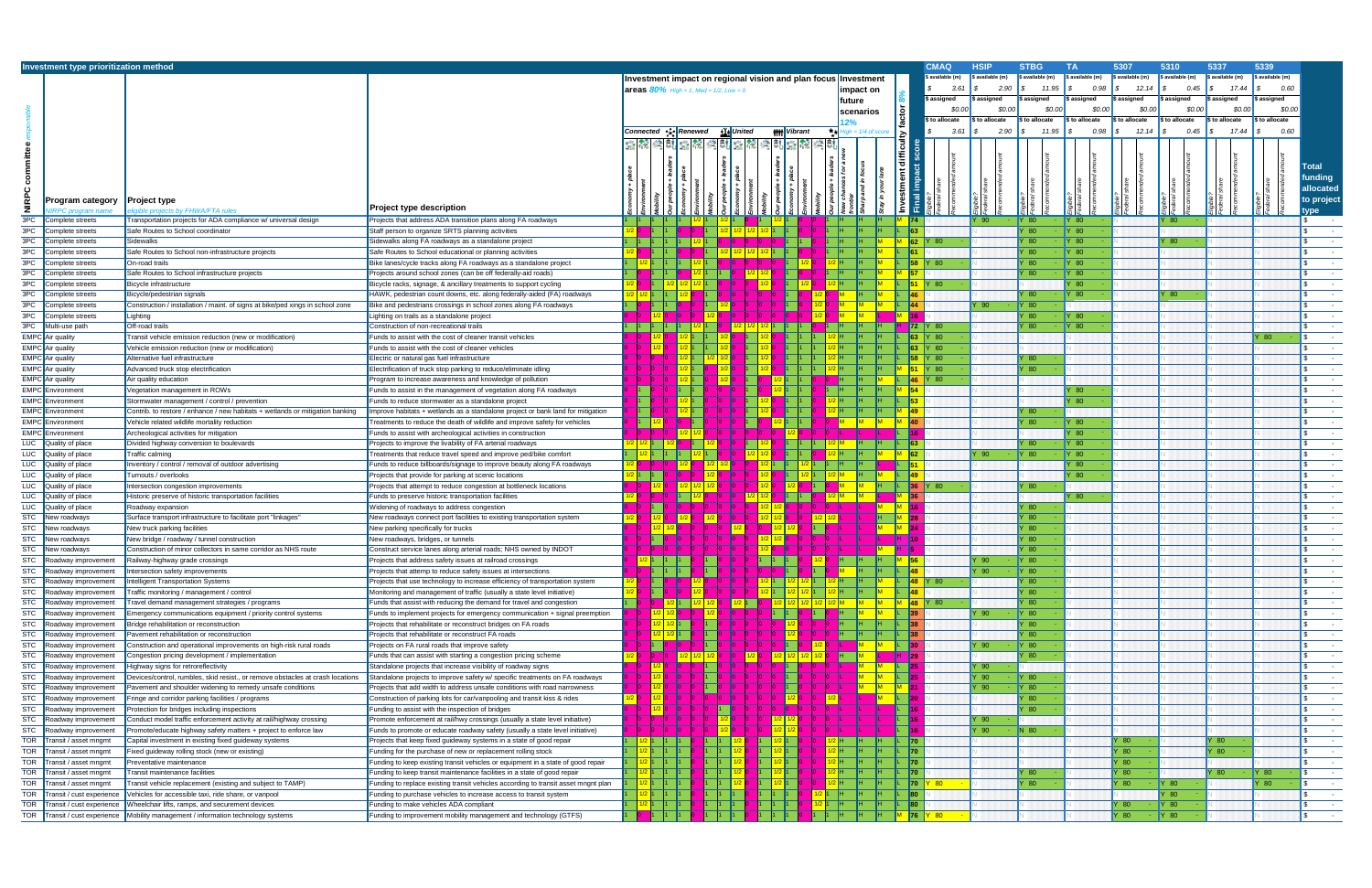|                          | Investment type prioritization method |                                                                          |                                                                                      |                  |         |              |                                                     |            |      |                                                          |         |                      |                 | <b>CMAQ</b>                     | <b>HSIP</b>      | <b>STBG</b>     | ΤA               | 5307                     | 5310              |           | 5337             | 5339                     |                                                           |
|--------------------------|---------------------------------------|--------------------------------------------------------------------------|--------------------------------------------------------------------------------------|------------------|---------|--------------|-----------------------------------------------------|------------|------|----------------------------------------------------------|---------|----------------------|-----------------|---------------------------------|------------------|-----------------|------------------|--------------------------|-------------------|-----------|------------------|--------------------------|-----------------------------------------------------------|
|                          |                                       |                                                                          |                                                                                      |                  |         |              | Investment impact on regional vision and plan focus |            |      |                                                          |         | Investment           |                 | available (m)                   | \$ available (m) | s available (m) | \$ available (m) | $\sqrt{\$$ available (m) | available (m)     |           | \$ available (m) | $\sqrt{\$$ available (m) |                                                           |
|                          |                                       |                                                                          |                                                                                      |                  |         |              | <b>areas 80%</b> High = 1, Med = 1/2, Low = 0       |            |      |                                                          |         | impact on            |                 | 3.61                            | 2.90             | 11.95           | 0.98             | 12.14                    |                   | 0.45      | 17.44            | 0.60                     |                                                           |
|                          |                                       |                                                                          |                                                                                      |                  |         |              |                                                     |            |      |                                                          |         | future               |                 | \$ assigned                     | \$ assigned      | \$ assigned     | \$ assigned      | \$ assigned              | <b>i assigned</b> |           | \$ assigned      | \$ assigned              |                                                           |
|                          |                                       |                                                                          |                                                                                      |                  |         |              |                                                     |            |      |                                                          |         | scenarios            |                 |                                 |                  |                 | \$0.00<br>\$0.00 | \$0.00                   |                   | \$0.00    | \$0.00           | \$0.00                   |                                                           |
|                          |                                       |                                                                          |                                                                                      |                  |         |              |                                                     |            |      |                                                          |         |                      |                 | \$ to allocate                  | \$ to allocate   | \$ to allocate  | \$ to allocate   | \$ to allocate           | \$ to allocate    |           | \$ to allocate   | S to allocate            |                                                           |
|                          |                                       |                                                                          |                                                                                      | <b>Connected</b> |         | • स् Renewed |                                                     | tĽt United |      | <b>榊朴 Vibrant</b>                                        |         | $igh = 1/4$ of score |                 | $3.61$ \$                       |                  | $2.90$ \$       | $11.95$ \$       | $0.98$ \$                | $12.14$ \$        | $0.45$ \$ |                  | 0.60                     |                                                           |
| $\widetilde{\mathbf{g}}$ | <b>Program category</b>               | <b>Project type</b><br>ligible projects by FHWA/FTA rules                | <b>Project type description</b>                                                      |                  |         |              | 隐隐病就感想痛就感想                                          |            | 绣越露靛 |                                                          |         |                      |                 |                                 |                  |                 |                  |                          |                   |           |                  |                          | <b>Total</b><br>funding<br>allocated<br>to project<br>/pe |
| <b>TOR</b>               | Transit / cust experience             | Travel training                                                          | Funding to train individuals on how to use transit                                   |                  |         |              |                                                     |            |      |                                                          |         |                      |                 |                                 |                  |                 |                  |                          | Y 80              |           |                  |                          |                                                           |
| <b>TOR</b>               | Transit / cust experience             | Volunteer driver programs                                                | Funding to offset the cost associated with volunteer driver programs                 |                  |         |              |                                                     |            |      |                                                          |         |                      |                 |                                 |                  |                 |                  |                          | $'$ 80            |           |                  |                          |                                                           |
| <b>TOR</b>               | Transit / cust experience             | Transit passenger facilities                                             | Projects that improve the waiting facilities for transit riders (bus stops/stations) |                  |         |              |                                                     |            |      |                                                          |         |                      |                 | $\parallel$ 44 $\parallel$ Y 80 |                  | 80              |                  | Y 80                     |                   |           | 80               |                          |                                                           |
| <b>TOR</b>               | Fransit / cust experience             | Improve signage / wayfinding                                             | Projects that help customers find their way to transit services                      |                  | $1/2$ 1 |              |                                                     |            |      |                                                          |         |                      | <b>137</b>      |                                 |                  |                 |                  |                          | $'$ 80            |           |                  |                          |                                                           |
| <b>TOR</b>               | Transit / expansion                   | Incremental cost of providing same day service/door-to-door              | Funding to reduce time required to request and reserve an on-demand ride             |                  |         |              |                                                     |            |      |                                                          |         |                      |                 |                                 |                  |                 |                  |                          | Y 80              |           |                  |                          |                                                           |
| <b>TOR</b>               | Transit / expansion                   | Transit vehicles for expansion of service                                | Funding to purchase new vehicles to expand service (locations or hours)              |                  |         |              |                                                     |            |      |                                                          |         |                      | $I\mathbf{70}$  | $\mathsf{Y}$ 80                 |                  | 80              |                  | Y 80                     | <b>Y</b> 80       |           |                  | Y 80                     |                                                           |
| <b>TOR</b>               | Transit / expansion                   | New fixed guideway systems (including BRT)                               | Projects that expand the transit system through fixed guideways including BRT        |                  |         |              |                                                     |            |      |                                                          | $1/2$ 1 |                      |                 | 67 Y 80                         |                  |                 |                  | Y 80                     |                   |           |                  |                          |                                                           |
| <b>TOR</b>               | Transit / expansion                   | Operating assistance for new transit service                             | Funding for the operations and expansion of new transit services                     |                  |         |              |                                                     |            |      |                                                          |         |                      |                 | $\mathsf{Y}$ 80                 |                  |                 |                  |                          | Y 80              |           |                  |                          |                                                           |
| <b>TOR</b>               | Transit / expansion                   | Ferrry boats, terminals, and approach roads for ferries                  | Buy boats, build terminals and connect terminals to roadway network                  |                  |         |              |                                                     |            |      |                                                          |         |                      |                 |                                 |                  | 80              |                  |                          |                   |           |                  |                          |                                                           |
| <b>TOR</b>               | Transit / operating                   | Complementary paratransit service to fixed route service                 | Funding forservice for users who cannot use fixed routes due to disability           |                  |         |              |                                                     |            |      |                                                          |         |                      | l80             |                                 |                  |                 |                  | Y 90                     | <b>Y</b> 80       |           |                  |                          |                                                           |
| <b>TOR</b>               | ransit / operating                    | Operating assistance                                                     | Funding to assist with the operations for transit systems                            |                  |         |              |                                                     |            |      |                                                          |         |                      |                 |                                 |                  |                 |                  | Y 50                     | $Y$ 50            |           |                  |                          |                                                           |
| <b>TOR</b>               | <b>Transit / operating</b>            | Operational support equipment / computer hard/software                   | Funding to support the purchase of equipment related to operations of transit        |                  |         |              |                                                     |            |      |                                                          |         |                      |                 |                                 |                  |                 |                  | Y 80                     |                   |           | 80 <sub>1</sub>  |                          |                                                           |
| <b>TOR</b>               | Transit / safety                      | <b>Transit security</b>                                                  | Funding required to be spent to improve the safety and security of transit           |                  |         |              |                                                     |            |      |                                                          |         |                      | $\mathbf{137}$  |                                 |                  | 80              |                  | Y 80                     |                   |           | 80 <sub>1</sub>  |                          |                                                           |
| <b>TPC</b>               | Planning                              | Development of regional environmental protection plans                   | Planning funds to address environmental protection and transportation linkages       |                  |         |              |                                                     |            |      |                                                          |         |                      | l60.            |                                 |                  | 80              |                  |                          |                   |           |                  |                          |                                                           |
| TPC                      | Planning                              | Transit planning and administrative oversight                            | Funding to plan and oversee transit                                                  |                  |         |              |                                                     |            |      | <mark>/2   1/2   1/2   1/2   1/2   1/2   1/2  </mark> 0  |         |                      | 157             |                                 |                  | - 80            |                  | Y 80                     |                   |           |                  |                          |                                                           |
| <b>TPC</b>               | Planning                              | Transportation planning (general)                                        | Funds to conduct transportation planning across all modes                            |                  |         |              |                                                     |            |      |                                                          |         |                      | $\overline{57}$ |                                 |                  | 80              |                  |                          |                   |           |                  |                          |                                                           |
| <b>TPC</b>               | Plannino                              | Creating Livable Communities and TOD planning program                    | Conduct transportation and land use planning/linkages across all modes               |                  |         |              |                                                     |            |      | <mark>1/2   1/2   1/2   1/2   1/2   1/2   1/2  </mark> ( |         |                      | $\sqrt{57}$     |                                 |                  | 80              |                  | 80 <sup>°</sup>          |                   |           |                  |                          |                                                           |
| <b>TPC</b>               | Planning                              | Data collection / software / equipment or devel./implement of PbP system | Funding to assist with performance-based planning                                    |                  |         |              |                                                     |            |      | /2 1/2 1/2 0                                             |         |                      | $\vert$ 34      |                                 |                  | 80              |                  |                          |                   |           |                  |                          |                                                           |
| <b>TPC</b>               | Planning                              | Safety data collection / analysis and improvement of data                | Funds to assist in the collection of safety data and analysis of the data            |                  |         |              |                                                     |            |      |                                                          |         |                      | $\vert$ 34      |                                 | Y 90             | Y 80            |                  |                          |                   |           |                  |                          |                                                           |
| TPC Planning             |                                       | Transportation safety planning or road safety audits                     | Funds to specifically conduct transportation safety planning or RSAs                 |                  |         |              |                                                     |            |      | 1/2 1/2 1/2                                              |         |                      |                 |                                 | Y 90             | <b>Y</b> 80     |                  |                          |                   |           |                  |                          |                                                           |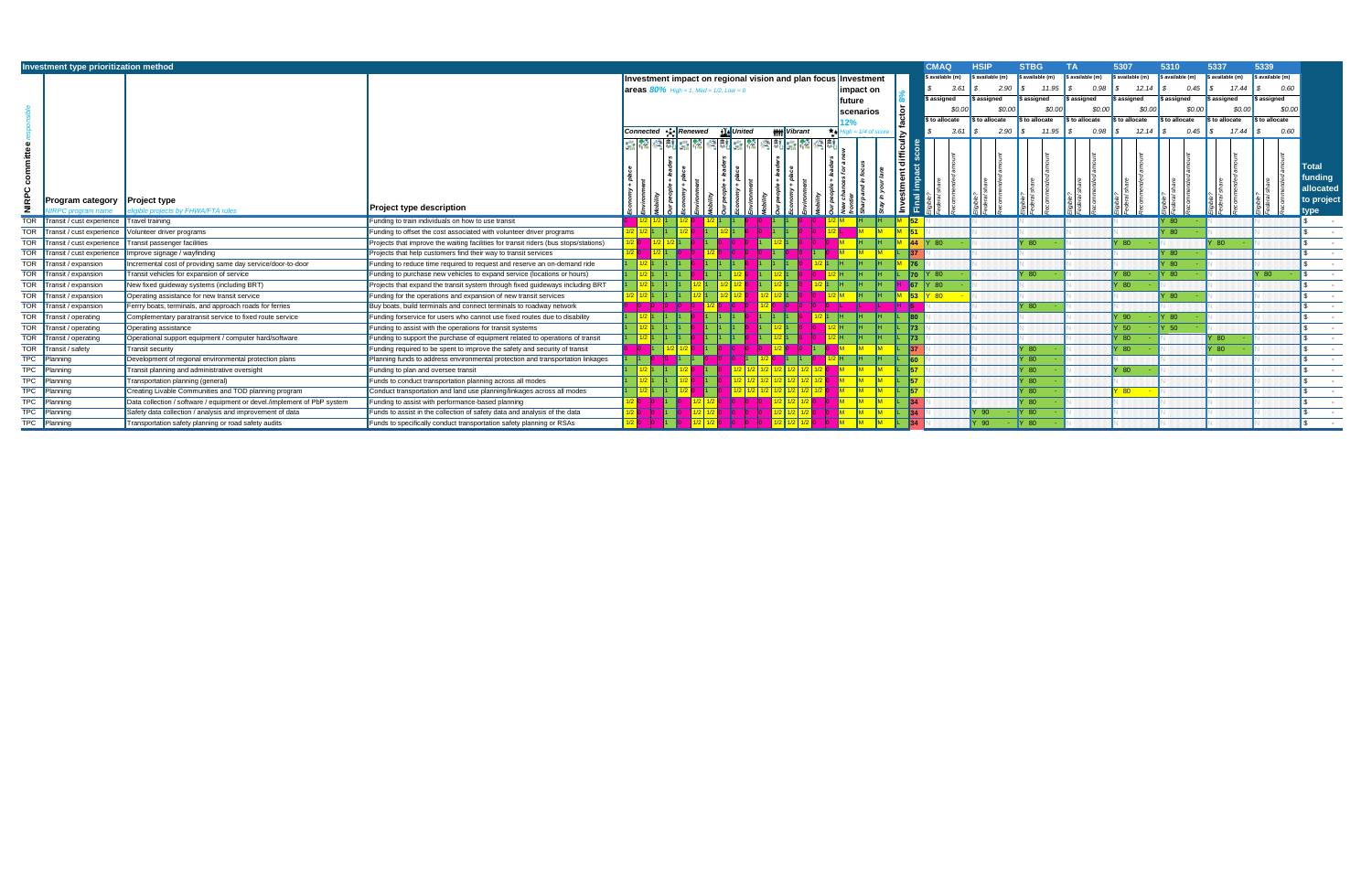

# **Program Evaluation Criteria**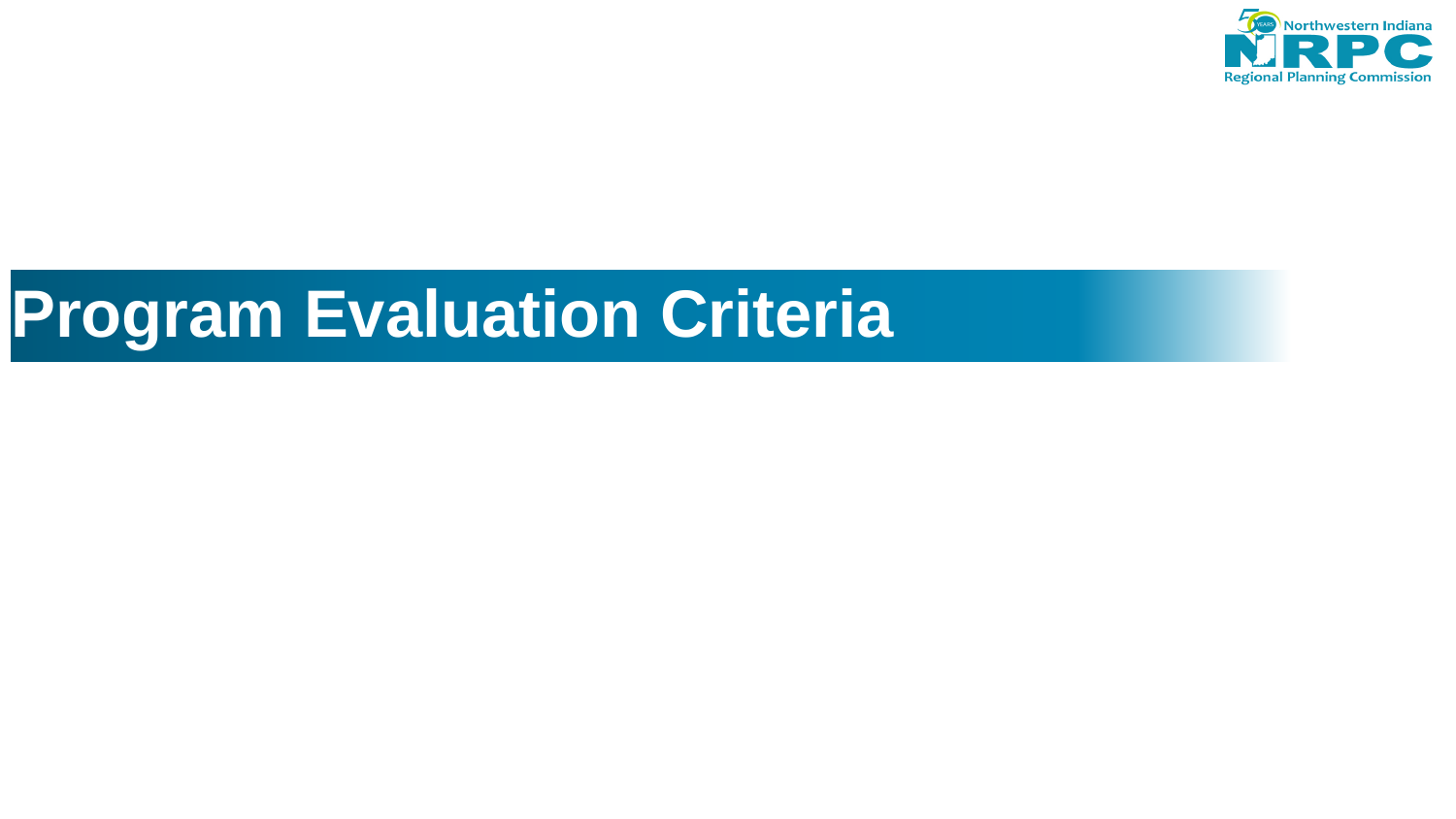# **STC Programs**



| Program                            | <b>Access &amp; Connections</b>                                                                                                                                                                                                                                                                                                                                                                                                                                                                                                                                                                                                                         | <b>Economic</b><br><b>Generation</b>                                                                                                                                     | <b>Environmental</b><br><b>Benefits</b>                                           | <b>Local Policy &amp;</b><br><b>Plan Support</b>                                                                                                             | <b>Partnerships</b>                                                                                                                                                                                                                                        | Project<br><b>Readiness</b>                                                            | Regional<br><b>Priority</b>                                                                                                                                                  | <b>Safety</b>                                                                                                                                                                               | <b>Social</b><br><b>Equity</b>        |
|------------------------------------|---------------------------------------------------------------------------------------------------------------------------------------------------------------------------------------------------------------------------------------------------------------------------------------------------------------------------------------------------------------------------------------------------------------------------------------------------------------------------------------------------------------------------------------------------------------------------------------------------------------------------------------------------------|--------------------------------------------------------------------------------------------------------------------------------------------------------------------------|-----------------------------------------------------------------------------------|--------------------------------------------------------------------------------------------------------------------------------------------------------------|------------------------------------------------------------------------------------------------------------------------------------------------------------------------------------------------------------------------------------------------------------|----------------------------------------------------------------------------------------|------------------------------------------------------------------------------------------------------------------------------------------------------------------------------|---------------------------------------------------------------------------------------------------------------------------------------------------------------------------------------------|---------------------------------------|
| <b>New</b><br><b>Roadways</b>      | 1. All purpose average trip times for households<br>within one mile of proposed corridor<br>2. Percent of population within 1/4-mile of a<br>sidewalk, trail, or bicycle facility for population<br>within one mile of proposed corridor<br>3. Percent of population within transit service<br>areas for population within one mile of<br>proposed corridor<br>4. Modeled improvement of reductions in Vehicle<br>Hours of Travel within two miles of proposed<br>corridor<br>5. Emergency Access based on proximity from<br>hospital and medical care purpose average trip<br>time for households within one mile of<br>proposed corridor<br>20 points | 1. Employment density<br>within one mile of<br>proposed corridor<br>2. Economic<br>productivity of<br>facilities within one<br>mile of proposed<br>Corridor<br>15 points | 1. Emissions<br>Reductions<br>2.Green<br>Infrastructure<br>Components<br>5 points | 1. Master Plan or<br>Thoroughfare<br>Plan<br>2. Capital<br>Improvements<br>Program (CIP)<br>3. Traffic Impact Fee<br>Plan<br>4. Related Studies<br>15 points | 1.INDOT<br>2. Railroads<br>3. Public Private<br>Partnership (P3)<br>4. Foundations<br>5 points                                                                                                                                                             | 1. Overmatch<br>2. Right of Way<br>owned<br>3. Locally<br>funded<br>PE/ROW<br>5 points | 1. Regional Corridors<br>Study (RCS)<br>2. Creative Livable<br>Communities<br>3. Congestion<br>Management<br>Program (CMP)<br>20 points                                      | 1. Universal<br>Design Criteria<br>2. Complete<br><b>Streets</b><br>10 points                                                                                                               | 1. Location in<br>EJ Area<br>5 points |
| <b>Roadway</b><br>Improve-<br>ment | 1. All purpose average trip times for households<br>within one mile of proposed corridor<br>2. Percent of population within 1/4-mile of a<br>sidewalk, trail, or bicycle facility for population<br>within one mile of proposed corridor<br>3. Percent of population within transit service<br>areas for population within one mile of<br>proposed corridor<br>4. Modeled improvement of reductions in Vehicle<br>Hours of Travel within two miles of proposed<br>corridor<br>5. Emergency Access based on proximity from<br>hospital and medical care purpose average trip<br>time for households within one mile of<br>proposed corridor              | 1. Employment density<br>within one mile of<br>proposed corridor<br>2. Economic<br>productivity of<br>facilities within one<br>mile of proposed<br>Corridor              | 1. Emissions<br>Reductions<br>2. Green<br>Infrastructure<br>Components            | 1. Master Plan or<br>Thoroughfare<br>Plan<br>2. Capital<br>Improvements<br>Program (CIP)<br>3. Related Studies                                               | 1. Major employers<br>2.TDM<br>3. Transit Agencies<br>4.INDOT<br>5. Universities<br>6. Parking operators<br>7. Railroads<br>8. Emergency Medical<br><b>Services</b><br>9. Freight Carriers<br>10.Law Enforcement<br>11. Public Private<br>Partnership (P3) | 1. Overmatch<br>2. Right of Way<br>owned<br>3. Locally<br>funded<br>PE/ROW             | 1.2040 Plan<br>2. Regional Corridors<br>Study (RCS)<br>3. Creating Livable<br>Communities<br>4. Congestion<br>Management<br>Program (CMP)<br>5. ITS Regional<br>Architecture | 1. Crashes per<br>100 million<br><b>VMT</b><br>2. Number of<br>non-motor<br>crashes<br>3. Number<br>railroad<br>crashes<br>4. Universal<br>Design Criteria<br>5. Complete<br><b>Streets</b> | 1. Location in<br>EJ Area             |
|                                    | 20 Points                                                                                                                                                                                                                                                                                                                                                                                                                                                                                                                                                                                                                                               | 15 points                                                                                                                                                                | 5 points                                                                          | 15 points                                                                                                                                                    | 5 points                                                                                                                                                                                                                                                   | 5 points                                                                               | 20 points                                                                                                                                                                    | 10 points                                                                                                                                                                                   | 5 points                              |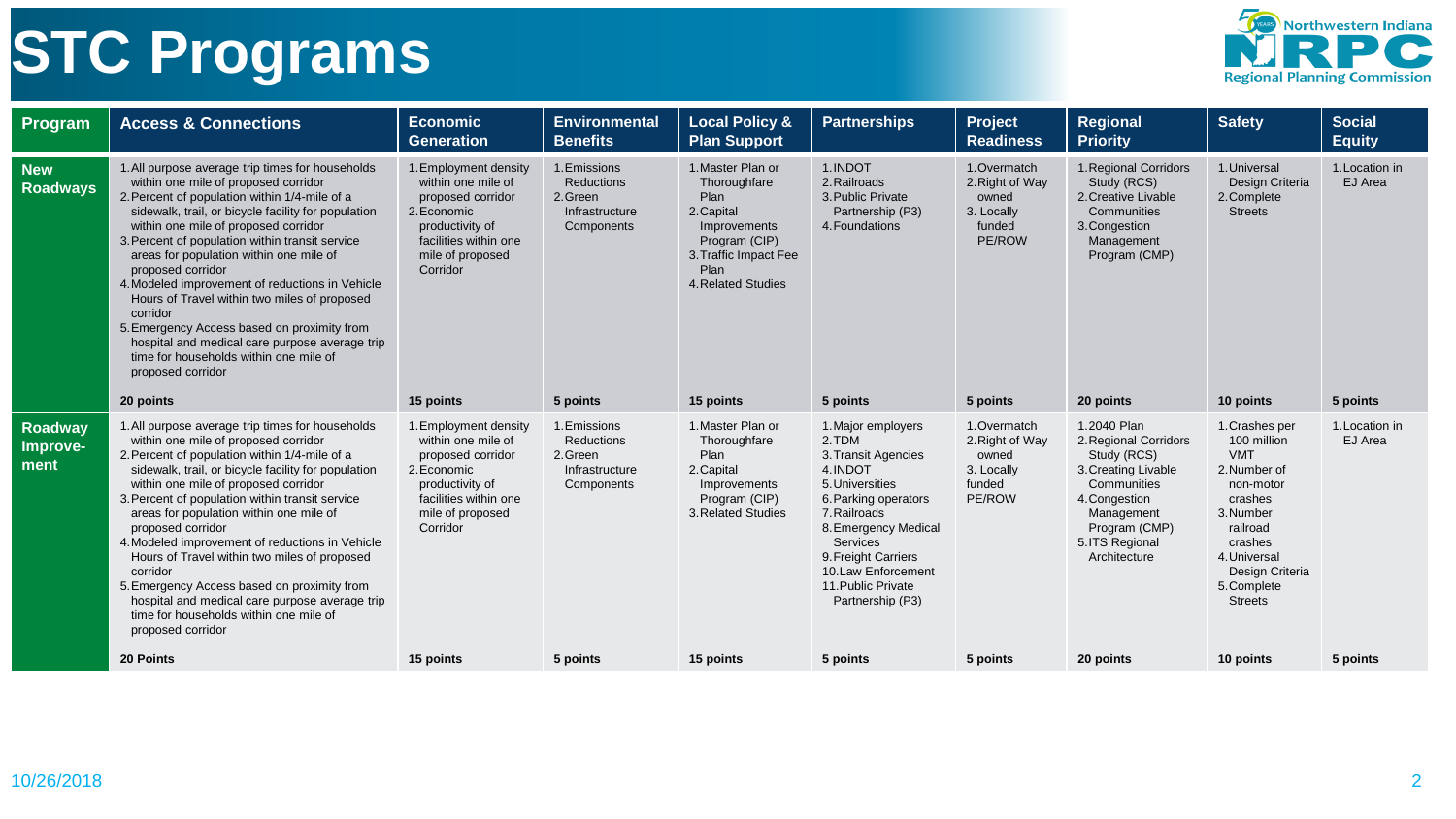| Program                              |                 | Access &<br><b>Connections</b>                                                                                             | <b>Economic</b><br><b>Generation</b>                                                                               | <b>Environmental</b><br><b>Benefits</b>                                                                          | <b>Local Policy &amp; Plan</b><br><b>Support</b>                                                                                                                                                                                          | <b>Partnerships</b>                                                                                                                                                                                       | Project<br><b>Readiness</b>                                                                                                                                                                         | <b>Regional Priority</b>                                                                                                                                              | <b>Safety</b>                                                                                                                                              | <b>Social Equity</b>                                                                                                                                                                                                                                         |
|--------------------------------------|-----------------|----------------------------------------------------------------------------------------------------------------------------|--------------------------------------------------------------------------------------------------------------------|------------------------------------------------------------------------------------------------------------------|-------------------------------------------------------------------------------------------------------------------------------------------------------------------------------------------------------------------------------------------|-----------------------------------------------------------------------------------------------------------------------------------------------------------------------------------------------------------|-----------------------------------------------------------------------------------------------------------------------------------------------------------------------------------------------------|-----------------------------------------------------------------------------------------------------------------------------------------------------------------------|------------------------------------------------------------------------------------------------------------------------------------------------------------|--------------------------------------------------------------------------------------------------------------------------------------------------------------------------------------------------------------------------------------------------------------|
| <b>Asset</b><br><b>Management</b>    | <b>Descript</b> | - Use of Universal<br>Design<br>Standards                                                                                  | N/A                                                                                                                | - Use of alternative<br>fuels vehicles                                                                           | - Demonstrated need for<br>type of capital purchase                                                                                                                                                                                       | - Other transit<br>operators<br>- Medical providers<br>- Non-profits<br>- Municipalities<br>- Counties<br>- Businesses<br>(Local match, fare<br>partnerships, service<br>links, consolidated<br>services) | - Overmatch<br>- Dedicated local<br>match<br>- Service precedent                                                                                                                                    | - Coordinated Transit<br>Plan<br>- Long Range Plan<br>- Transit Asset<br>Management Plan<br>- Capital projects on<br>State QPA                                        | - Safety Plan<br>Compliance<br>Performance of<br>on-time<br>preventative<br>maintenance<br>Meeting required<br>performance<br>targets for<br>maintenance   | - Improve efficiency of<br>service or overall<br>quality of assets within<br>EJ areas                                                                                                                                                                        |
|                                      | <b>Scoring</b>  | - Will the new<br>vehicle or capital<br>asset utilize<br>universal design<br>standards for<br><b>ADA</b><br>accessibility? | N/A                                                                                                                | - More alternative<br>fuel vehicles than<br>previously<br>utilized?                                              | - Does the proposed asset<br>match intended need?<br>Documentation provided<br>justifying purchase if the<br>asset is different than<br>previously purchased<br>capital items                                                             | What partnerships<br>are being<br>leveraged?<br>- What advantages<br>are available b/c of<br>partnerships?                                                                                                | - Can this project be<br>overmatched?<br>- Is there a<br>dedicated source<br>of local match?<br>- Is this a vehicle,<br>other capital<br>replacement, or<br>ongoing<br>preventative<br>maintenance? | - Is this project<br>computable with the<br>CTP?<br>- Is this project<br>compatible with the<br>LRP?<br>- Is this project<br>compatible with the<br>TAMP?             | - Is the operator in<br>compliance with<br>their safety plan?<br>- Has the operator<br>been meeting<br>their<br>preventative<br>maintenance<br>milestones? | Does the proposed<br>vehicle replacement,<br>capital asset, or new<br>vehicle improve<br>efficiency or service or<br>overall quality of<br>assets within EJ<br>areas?<br>- (Percentage of<br>vehicles that have met<br>the ULB operating<br>within EJ areas) |
|                                      | Weight          | - 10 Points                                                                                                                | - 0 Points                                                                                                         | - 5 Points                                                                                                       | - 5 Points                                                                                                                                                                                                                                | - 10 Points                                                                                                                                                                                               | - 25 Points                                                                                                                                                                                         | - 25 Points                                                                                                                                                           | - 10 Points                                                                                                                                                | - 10 Points                                                                                                                                                                                                                                                  |
| <b>Customer</b><br><b>Experience</b> | <b>Descript</b> | - Use of Universal<br>Design<br>Standards                                                                                  | - Connection<br>to job<br>centers                                                                                  | - LEED building<br>standards<br>- Green<br>Infrastructure                                                        | - Feasibility study for new<br>passenger facilities<br>- Compatibility with the<br><b>ADA Transition Plan</b>                                                                                                                             | - Other transit<br>operators<br>- Medical providers<br>- Non-profits<br>- Municipalities<br>- Counties<br>- Businesses<br>(Local match, fare<br>partnerships, service<br>links, consolidated<br>services) | - Overmatch<br>- Dedicated local<br>match<br>- Service precedent                                                                                                                                    | - Coordinated Transit<br>Plan<br>- Long Range Plan<br>- CLC Locations<br>- G+B 2020 Plan<br>- 30 & I-65 Plan<br>- Capital projects on<br>State QPA                    | - Safety Plan<br>Compliance<br>- Performance of<br>on-time<br>preventative<br>maintenance<br>Meeting required<br>performance<br>targets for<br>maintenance | - Improve efficiency of<br>service or overall<br>quality of assets within<br>EJ areas                                                                                                                                                                        |
|                                      | <b>Scoring</b>  | - Will the new<br>vehicle or capital<br>asset utilize<br>universal design<br>standards for<br><b>ADA</b><br>accessibility? | - Does the<br>proposed<br>facility,<br>system,<br>program, or<br>training<br>increase<br>access to job<br>centers? | - Will the proposed<br>asset utilize green<br>infrastructure<br>building methods<br>or LEED design<br>standards? | - Is the proposed facility<br>compatible with the local<br><b>ADA Transition Plans?</b><br>- Are considerations for<br>the new facility well-<br>documented?<br>- Are the needs for<br>improving an existing<br>facility well-documented? | - What partnerships<br>are being<br>leveraged?<br>- What advantages<br>are available b/c of<br>partnerships?                                                                                              | - Can this project be<br>overmatched?<br>- Is there a<br>dedicated source<br>of local match?<br>- Is this a facility,<br>system, training, or<br>service that was<br>utilized previously?           | - Is this project<br>computable with the<br>CTP, LRP, G+B<br>2020 Plan, & 30 & I-<br>65 Plan?<br>- Is this project<br>compatible with<br>identified CLC<br>locations? | - Is the operator in<br>compliance with<br>their safety plan?<br>Has the operator<br>been meeting<br>their<br>preventative<br>maintenance<br>milestones?   | Does the proposed<br>vehicle replacement,<br>capital asset, or new<br>vehicle improve<br>efficiency or service or<br>overall quality of<br>assets within EJ<br>areas?                                                                                        |
|                                      | Weight          | - 10 Points                                                                                                                | - 5 Points                                                                                                         | - 5 Points                                                                                                       | - 5 Points                                                                                                                                                                                                                                | - 10 Points                                                                                                                                                                                               | - 45 Points                                                                                                                                                                                         | - 5 Points                                                                                                                                                            | - 5 Points                                                                                                                                                 | - 10 Points                                                                                                                                                                                                                                                  |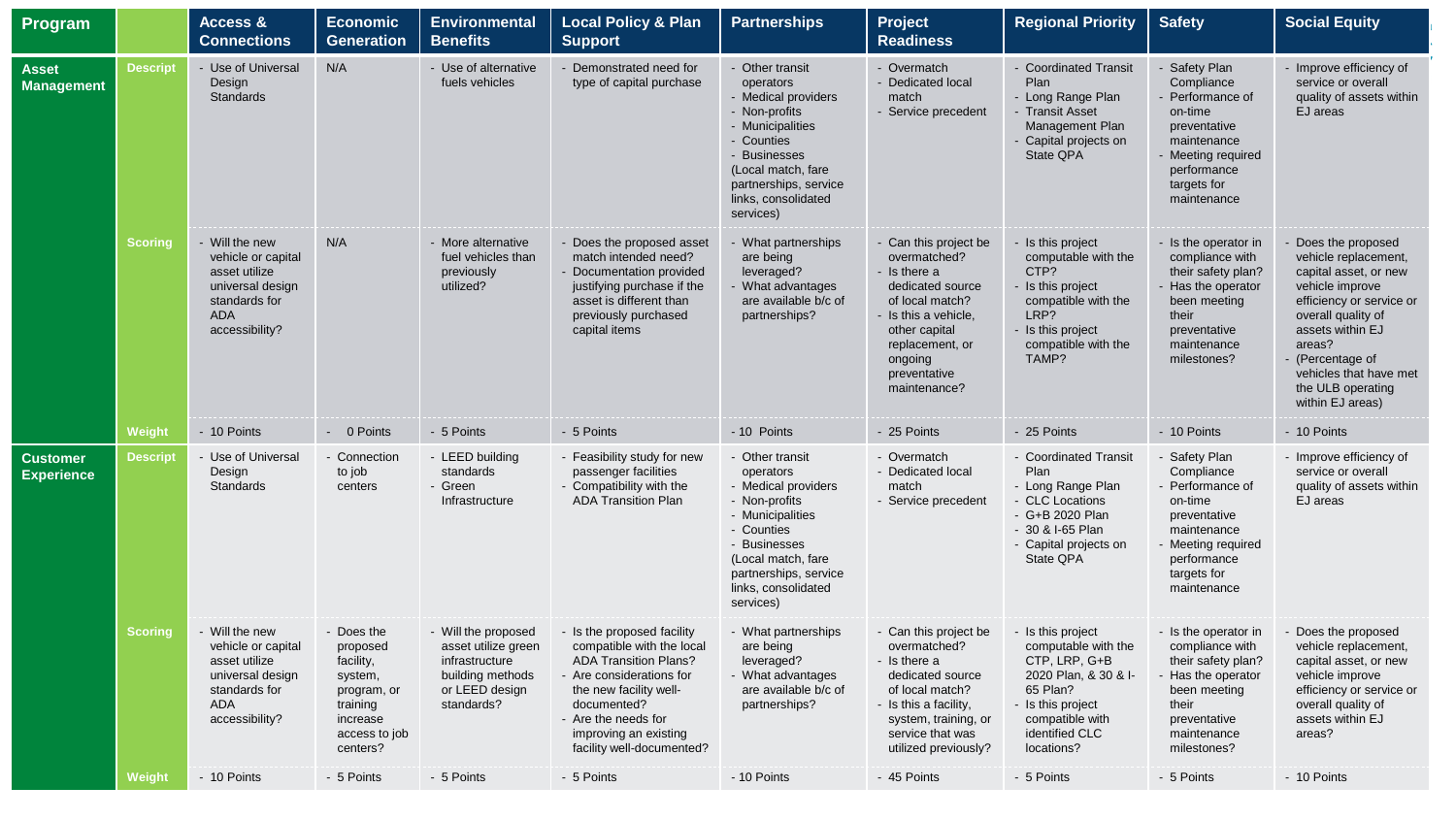| Program          |                          | Access &<br><b>Connections</b>                                                                                                                                                                                     | <b>Economic</b><br><b>Generation</b>                               | <b>Environmental</b><br><b>Benefits</b>                                      | <b>Local Policy &amp;</b><br><b>Plan Support</b>                                                                                                                                                                                                                | <b>Partnerships</b>                                                                                                                                                                                          | <b>Project</b><br><b>Readiness</b>                                                                                                                                                                  | <b>Regional Priority</b>                                                                                                                                  | <b>Safety</b>                                                                                                                                                | <b>Social Equity</b>                                                                                                                                                 |
|------------------|--------------------------|--------------------------------------------------------------------------------------------------------------------------------------------------------------------------------------------------------------------|--------------------------------------------------------------------|------------------------------------------------------------------------------|-----------------------------------------------------------------------------------------------------------------------------------------------------------------------------------------------------------------------------------------------------------------|--------------------------------------------------------------------------------------------------------------------------------------------------------------------------------------------------------------|-----------------------------------------------------------------------------------------------------------------------------------------------------------------------------------------------------|-----------------------------------------------------------------------------------------------------------------------------------------------------------|--------------------------------------------------------------------------------------------------------------------------------------------------------------|----------------------------------------------------------------------------------------------------------------------------------------------------------------------|
| <b>Expansion</b> | <b>Descript</b>          | Connections to:<br>Hospitals &<br>$\sim$<br>medical<br>facilities<br>Other transit<br>networks<br>Across city<br>$\sim$<br>boundaries<br>Across county<br>$\sim$<br>boundaries<br>Decreased trip<br>time/wait time | Connections<br>to:<br>- Job<br>centers                             | - Use of alternative<br>fuel vehicles<br>- Increased service<br>efficiencies | - Feasibility study for<br>new services<br>Compatibility with the<br><b>ADA Transition Plan</b><br>Rider qualification<br>policies                                                                                                                              | - Other transit operators<br>- Local medical providers<br>- Non-profits<br>- Municipalities<br>- Counties<br>- Businesses (local<br>match, fare<br>partnerships, service<br>links, consolidated<br>services) | - Overmatch<br>- Dedicated local<br>match<br>- Service precedent                                                                                                                                    | - Coordinated Transit<br>Plan<br>- Long Range Plan<br>Capital projects on<br>State QPA                                                                    | - Safety Plan<br>Compliance<br>- Performance of<br>on-time<br>preventative<br>maintenance<br>- Meeting required<br>performance<br>targets for<br>maintenance | - Service to and from<br>EJ areas<br>- Increase access for<br>individuals with<br>disabilities and the<br>elderly                                                    |
|                  | <b>Scoring</b><br>Weight | More<br>$\sim$<br>connections<br>available than<br>previous<br>service?<br>Trip time/wait<br>time more<br>efficient?                                                                                               | More job<br>center<br>connection<br>s than<br>previous<br>service? | - More job center<br>connections than<br>previous service?                   | - Is this an expansion<br>of service? If so is<br>there a feasibility<br>study?<br>- Is the proposed<br>service compatible<br>with local ADA<br>transition plans?<br>- Are the rider<br>qualification policies<br>compatible with other<br>paratransit systems? | - What partnerships are<br>being leveraged?<br>- What advantages are<br>available because of<br>these partnerships?                                                                                          | - Can this project be<br>overmatched?<br>- Is there a<br>dedicated source<br>of local match for<br>this project?<br>- Has this project<br>been in successful<br>operation for more<br>than 2 years? | - Is this project<br>computable with the<br>CTP?<br>- Is this project<br>compatible with the<br>LRP?<br>- Are all capital<br>purchases on the<br>QPA?     | - Is the operator in<br>compliance with<br>their Safety Plan?<br>- Has the operator<br>been meeting their<br>preventative<br>maintenance<br>milestones?      | - Does this service<br>increase access of<br>people living in EJ<br>areas?<br>Does this service<br>increase access of<br>people with<br>disabilities and<br>elderly? |
|                  |                          | - 10 Points                                                                                                                                                                                                        | - 5 Points                                                         | - 5 Points                                                                   | - 5 Points                                                                                                                                                                                                                                                      | - 5 Points                                                                                                                                                                                                   | - 45 Points                                                                                                                                                                                         | - 5 Points                                                                                                                                                | - 5 Points                                                                                                                                                   | - 10 Points                                                                                                                                                          |
| <b>Safety</b>    | <b>Descript</b>          | Safety and<br>security for<br>persons with<br>disabilities                                                                                                                                                         | $- N/A$                                                            | $- N/A$                                                                      | - Service/staff<br>coordination<br>- Robust Safety Plan                                                                                                                                                                                                         | - Other transit operators<br>- Medical providers<br>- Non-profits<br>- Municipalities<br>- Counties<br>- Businesses (local<br>match, fare<br>partnerships, service<br>links, consolidated<br>services)       | - Overmatch<br>- Dedicated local<br>match<br>- Robust feasibility<br>study                                                                                                                          | - Coordinated Transit<br>Plan<br>- Long Range Plan<br>- Transit Asset<br>Management Plan                                                                  | - Safety Plan<br>Compliance<br>- Performance of<br>on-time<br>preventative<br>maintenance<br>- Meeting required<br>performance<br>targets for<br>maintenance | - Safety and security<br>of EJ passenger<br>facilities                                                                                                               |
|                  | <b>Scoring</b>           | - Does this project<br>increase the<br>safety and<br>security for<br>persons with<br>disabilities?                                                                                                                 | $- N/A$                                                            | $- N/A$                                                                      | - What resources have<br>been shared with<br>other operators and<br>partners?<br>- Does operator have a<br>robust safety plan?<br>- Is this project in<br>compliance with the<br>needs identified in the<br>safety plan?                                        | - What partnerships are<br>being leveraged?<br>- What advantages are<br>available because of<br>these partnerships?                                                                                          | - Can this project be<br>overmatched?<br>- Is there a<br>dedicated source<br>of local match for<br>this project?<br>- Is there a well-<br>documented need<br>for proposed<br>service expans.?       | - Is this project<br>computable with the<br>CTP?<br>- Is this project<br>compatible with the<br>LRP?<br>- Is this project<br>compatible with the<br>TAMP? | - Is the operator in<br>compliance with<br>their Safety Plan?<br>- Has the operator<br>been meeting their<br>preventative<br>maintenance<br>milestones?      | - Does this project<br>increase the safety<br>and security of<br>passenger facilities<br>in EJ areas?                                                                |
|                  | Weight                   | - 20 Points                                                                                                                                                                                                        | - 0 Points                                                         | - 0 Points                                                                   | - 5 Points                                                                                                                                                                                                                                                      | - 5 Points                                                                                                                                                                                                   | - 30 Points                                                                                                                                                                                         | - 5 Points                                                                                                                                                | - 5 Points                                                                                                                                                   | - 20 Points                                                                                                                                                          |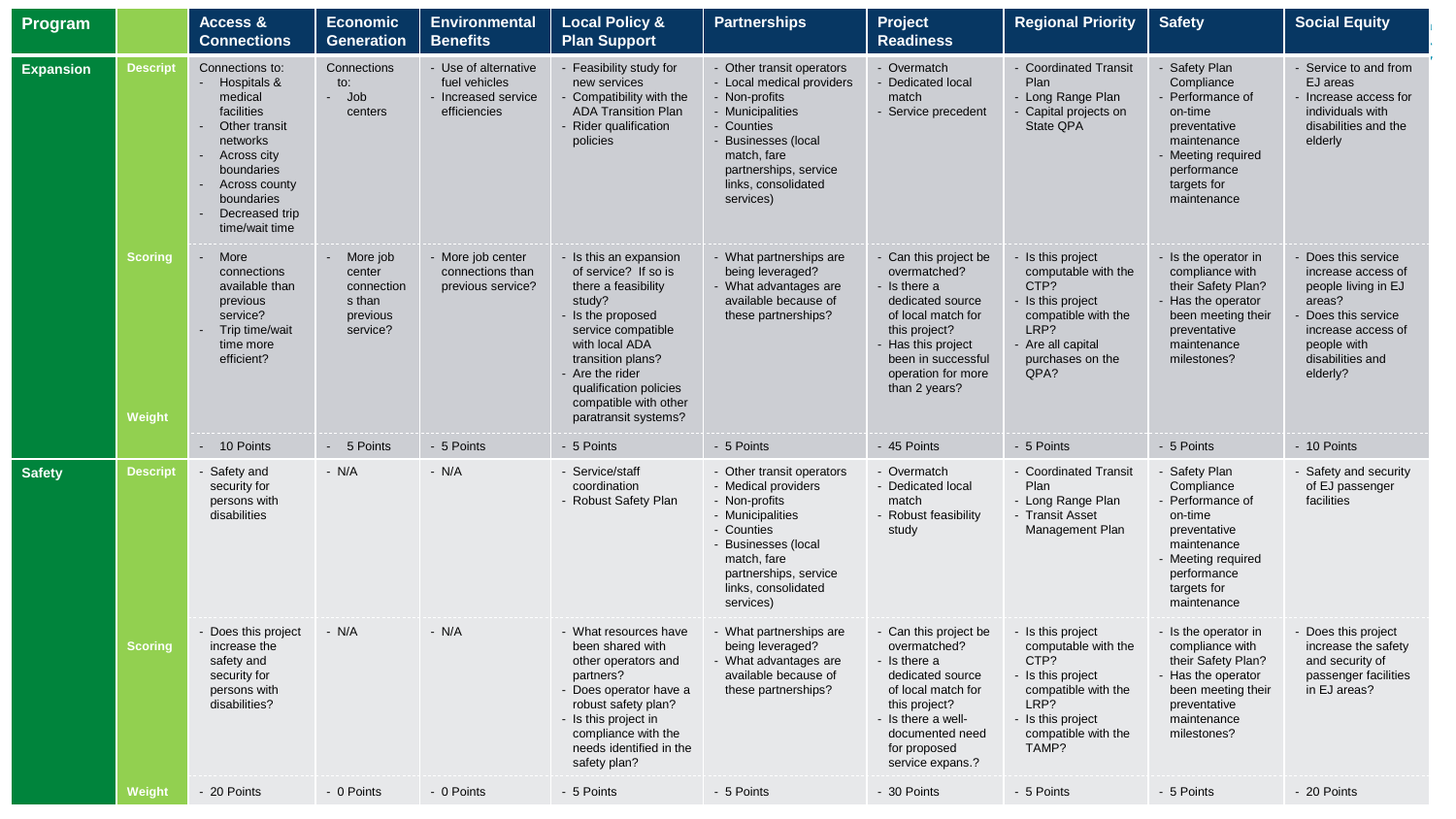| Program   |                          | Access &<br><b>Connections</b>                                                                                                                                                                   | <b>Economic</b><br><b>Generation</b>                               | <b>Environmental</b><br><b>Benefits</b>                                  | <b>Local Policy &amp;</b><br><b>Plan Support</b>                                                                                                                                                                                                                | <b>Partnerships</b>                                                                                                                                                                                               | Project<br><b>Readiness</b>                                                                                                                                                                         | <b>Regional Priority</b>                                                                                                                          | <b>Safety</b>                                                                                                                                                | <b>Social Equity</b>                                                                                                                                               |
|-----------|--------------------------|--------------------------------------------------------------------------------------------------------------------------------------------------------------------------------------------------|--------------------------------------------------------------------|--------------------------------------------------------------------------|-----------------------------------------------------------------------------------------------------------------------------------------------------------------------------------------------------------------------------------------------------------------|-------------------------------------------------------------------------------------------------------------------------------------------------------------------------------------------------------------------|-----------------------------------------------------------------------------------------------------------------------------------------------------------------------------------------------------|---------------------------------------------------------------------------------------------------------------------------------------------------|--------------------------------------------------------------------------------------------------------------------------------------------------------------|--------------------------------------------------------------------------------------------------------------------------------------------------------------------|
| Operating | <b>Descript</b>          | Connections to:<br>- Hospitals &<br>medical<br>facilities<br>Other transit<br>networks<br>Across city<br>$\sim$<br>boundaries<br>Across county<br>boundaries<br>Decreased trip<br>time/wait time | Connections<br>to:<br>- Job<br>centers                             | Use of alternative<br>fuel vehicles<br>Increased service<br>efficiencies | Feasibility study for<br>new services<br>Compatibility with the<br><b>ADA Transition Plan</b><br>- Rider qualification<br>policies                                                                                                                              | - Other transit operators<br>- Local medical providers<br>- Non-profits<br>- Municipalities<br>- Counties<br><b>Businesses</b> (local<br>match, fare<br>partnerships, service<br>links, consolidated<br>services) | - Overmatch<br>- Dedicated local<br>match<br>Service precedent                                                                                                                                      | <b>Coordinated Transit</b><br>Plan<br>- Long Range Plan<br>Capital projects on<br>State QPA                                                       | - Safety Plan<br>Compliance<br>- Performance of<br>on-time<br>preventative<br>maintenance<br>- Meeting required<br>performance<br>targets for<br>maintenance | - Service to and from<br>EJ areas<br>- Increase access for<br>individuals with<br>disabilities and the<br>elderly                                                  |
|           | <b>Scoring</b><br>Weight | More<br>connections<br>available than<br>previous<br>service?<br>Trip time/wait<br>$\sim$<br>time more<br>efficient?                                                                             | More job<br>center<br>connection<br>s than<br>previous<br>service? | - More job center<br>connections than<br>previous service?               | - Is this an expansion<br>of service? If so is<br>there a feasibility<br>study?<br>- Is the proposed<br>service compatible<br>with local ADA<br>transition plans?<br>- Are the rider<br>qualification policies<br>compatible with other<br>paratransit systems? | What partnerships are<br>being leveraged?<br>What advantages are<br>available because of<br>these partnerships?                                                                                                   | - Can this project be<br>overmatched?<br>- Is there a<br>dedicated source<br>of local match for<br>this project?<br>- Has this project<br>been in successful<br>operation for more<br>than 2 years? | Is this project<br>computable with the<br>CTP?<br>Is this project<br>compatible with the<br>LRP?<br>- Are all capital<br>purchases on the<br>QPA? | - Is the operator in<br>compliance with<br>their Safety Plan?<br>- Has the operator<br>been meeting their<br>preventative<br>maintenance<br>milestones?      | Does this service<br>increase access of<br>people living in EJ<br>areas?<br>Does this service<br>increase access of<br>people with<br>disabilities and<br>elderly? |
|           |                          | - 10 Points                                                                                                                                                                                      | - 5 Points                                                         | - 5 Points                                                               | - 5 Points                                                                                                                                                                                                                                                      | - 5 Points                                                                                                                                                                                                        | - 45 Points                                                                                                                                                                                         | - 5 Points                                                                                                                                        | - 5 Points                                                                                                                                                   | - 10 Points                                                                                                                                                        |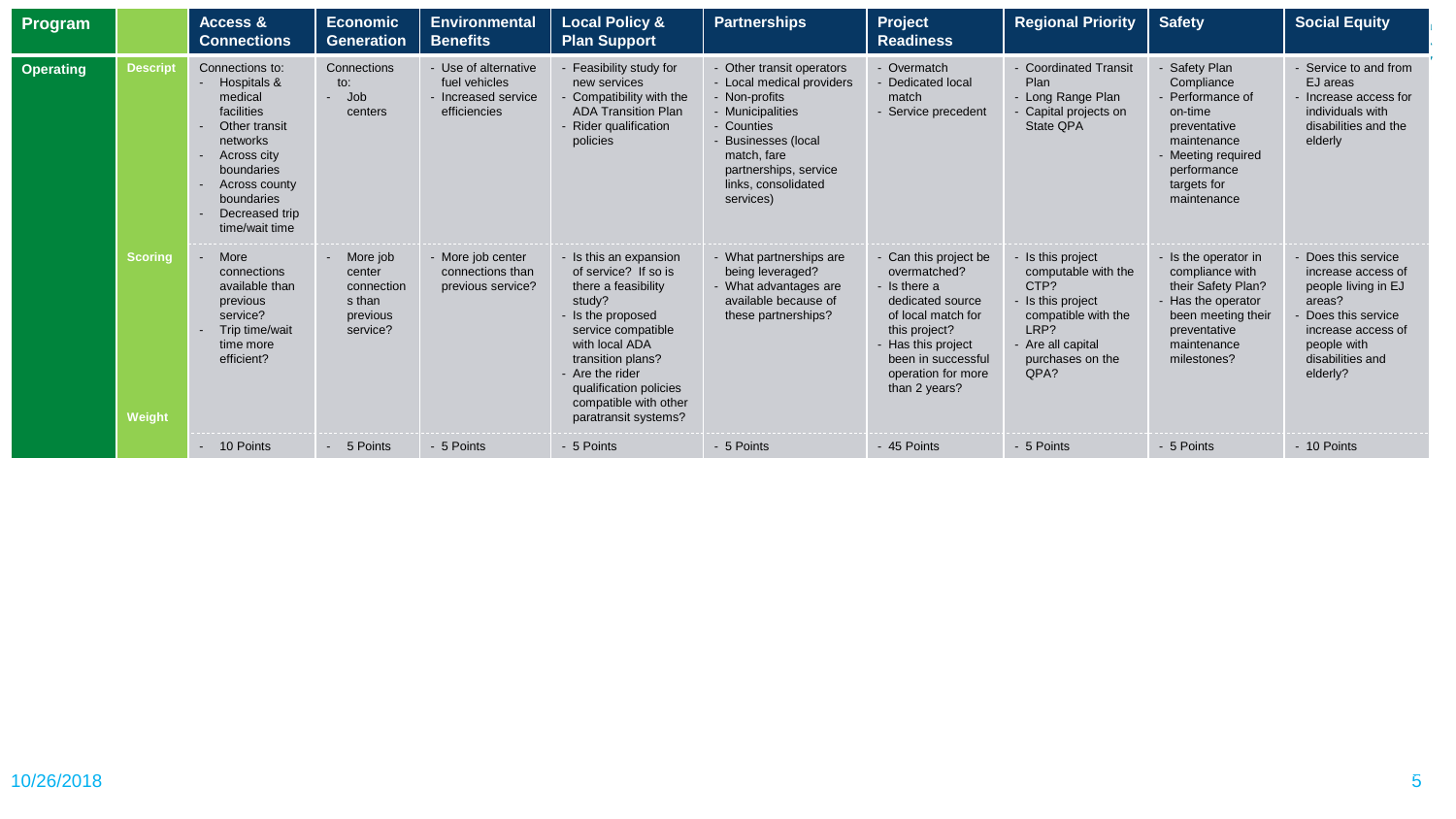| Northwestern Indiana                |  |
|-------------------------------------|--|
|                                     |  |
| <b>Regional Planning Commission</b> |  |

| Program                                                                    |                            | Access &<br><b>Connections</b>                                                                                                                                           | <b>Economic</b><br><b>Generation</b>                                                                                                                                                                                                                                                                                                                                                                                                                                                                                                                                                     | <b>Environmental</b><br><b>Benefits</b>                                                                                                                                                                                                                                                                                                                                                                                                                                                                                                                                                                                                                                                                                                                          | <b>Local Policy &amp;</b><br><b>Plan Support</b>                                                                                                                                                                                                                                                                                                                                                                                                                                                                                                                                                                                                                                                                                                                               | <b>Partnerships</b>                                                                                                                                                                                                                                                                                                                                | <b>Project</b><br><b>Readiness</b>                                                                                                                                                                                                        | Regional<br><b>Priority</b> | <b>Safety</b>                                                                                                     | <b>Social</b><br><b>Equity</b>                                                                                                                                                       |
|----------------------------------------------------------------------------|----------------------------|--------------------------------------------------------------------------------------------------------------------------------------------------------------------------|------------------------------------------------------------------------------------------------------------------------------------------------------------------------------------------------------------------------------------------------------------------------------------------------------------------------------------------------------------------------------------------------------------------------------------------------------------------------------------------------------------------------------------------------------------------------------------------|------------------------------------------------------------------------------------------------------------------------------------------------------------------------------------------------------------------------------------------------------------------------------------------------------------------------------------------------------------------------------------------------------------------------------------------------------------------------------------------------------------------------------------------------------------------------------------------------------------------------------------------------------------------------------------------------------------------------------------------------------------------|--------------------------------------------------------------------------------------------------------------------------------------------------------------------------------------------------------------------------------------------------------------------------------------------------------------------------------------------------------------------------------------------------------------------------------------------------------------------------------------------------------------------------------------------------------------------------------------------------------------------------------------------------------------------------------------------------------------------------------------------------------------------------------|----------------------------------------------------------------------------------------------------------------------------------------------------------------------------------------------------------------------------------------------------------------------------------------------------------------------------------------------------|-------------------------------------------------------------------------------------------------------------------------------------------------------------------------------------------------------------------------------------------|-----------------------------|-------------------------------------------------------------------------------------------------------------------|--------------------------------------------------------------------------------------------------------------------------------------------------------------------------------------|
| <b>Air Quality-</b><br><b>Vehicle</b><br><b>Replacement</b><br>or Retrofit | <b>Descript</b><br>Scoring | Impact of the<br>vehicle(s) to<br>enhances access and<br>connections for<br>people:<br>Transit Vehicle - High<br>School Bus- Medium<br>Non-Transportation<br>vehicle-Low | Potential benefits of<br>vehicle operation and<br>maintenance costs,<br>potential<br>employment, and<br>generalized<br>economic benefit of<br>emission reduction<br>Calculable public<br>cost savings in<br>vehicle operation and<br>maintenance costs<br>over useful life of<br>vehicle + increased<br>mechanics<br>jobs/demand<br>generated $=$ High<br>Calculable public<br>cost savings in<br>vehicle operation and<br>maintenance costs<br>over useful life of<br>vehicle - Medium<br>Non-calculable<br>general economic<br>value of health<br>benefits from<br>emission reductions | <b>Total Emission Reduction</b><br>over list of vehicle federal<br>useful life of vehicle,<br>weighted for cost<br>effectiveness<br>Total cumulative tons of<br>VOC/NOX/CO/PM<br>+ GHG over life of project<br>- upper quartile cost<br>effectiveness for CMAQ<br>specified pollutants<br>Total cumulative tons of<br>VOC/NOX/CO/PM<br>+ GHG over life of project<br>$-2nd$ quartile cost<br>effectiveness<br>For CMAQ specified<br>pollutants<br>Total cumulative tons of<br>VOC/NOX/CO/PM<br>+ GHG over life of project<br>$-3nd$ quartile cost<br>effectiveness<br>For CMAQ specified<br>pollutants<br>Total cumulative tons of<br>VOC/NOX/CO/PM<br>+ GHG over life of project<br>- bottom quartile cost<br>effectiveness<br>For CMAQ specified<br>pollutants | Applicant's<br>commitment to<br>improving air quality in<br>their community<br>demonstrated by one<br>or more of following: air<br>quality education, idle<br>reduction, green fleets,<br>green building,<br>renewable energy, and<br>urban<br>forestry.<br>Planning, policies, and<br>programs incentivize<br>and encourage<br>residents and<br>businesses to do the<br>same. The project<br>implements an adopted<br>green fleet plan. -<br><b>HIGH</b><br>Planning, policies, and<br>programs allow<br>residents and<br>businesses to<br>undertake air quality<br>improvement activities<br>by right.<br>Municipality actively<br>engages in education<br>and implements<br>municipal activities to<br>improve air<br>Project implements an<br>adopted green fleet<br>plan. | Participation in<br>regional air quality<br>initiatives<br><b>LPA or Transit</b><br>Operator<br>participates in<br>Green Fleets as a<br>member and<br>attends training<br>events<br><b>LPA or Transit</b><br>Operator<br>participates in<br><b>Partners for Clean</b><br>Air at minimum<br>Green level $= 1$<br>point<br>Bronze level= 3<br>points | Useful Life of<br>vehicle to be<br>replaced or modified<br>Vehicle replacement<br>or repower, vehicle<br>to be replaced must<br>have met Useful Life<br>Vehicle must be on<br>an existing state<br><b>Quantity Purchase</b><br>Agreement. |                             | <b>LPA or Transit</b><br>Operator<br>demonstrates training<br>of first responders to<br>alt-fuel spills or fires. | If Emission or<br>idle reduction,<br>location in EJ<br>census tract with<br>higher than<br>region average<br>PM 2.5 or<br>Ozone<br>concentrations<br>per CDC 2011-<br>2014 data set. |
|                                                                            | Weight                     | Points $-15$                                                                                                                                                             | Points-10                                                                                                                                                                                                                                                                                                                                                                                                                                                                                                                                                                                | Points-40                                                                                                                                                                                                                                                                                                                                                                                                                                                                                                                                                                                                                                                                                                                                                        | Points-15                                                                                                                                                                                                                                                                                                                                                                                                                                                                                                                                                                                                                                                                                                                                                                      | Points - 5                                                                                                                                                                                                                                                                                                                                         | Points $-5$                                                                                                                                                                                                                               |                             | Points - 5                                                                                                        | Points - 5                                                                                                                                                                           |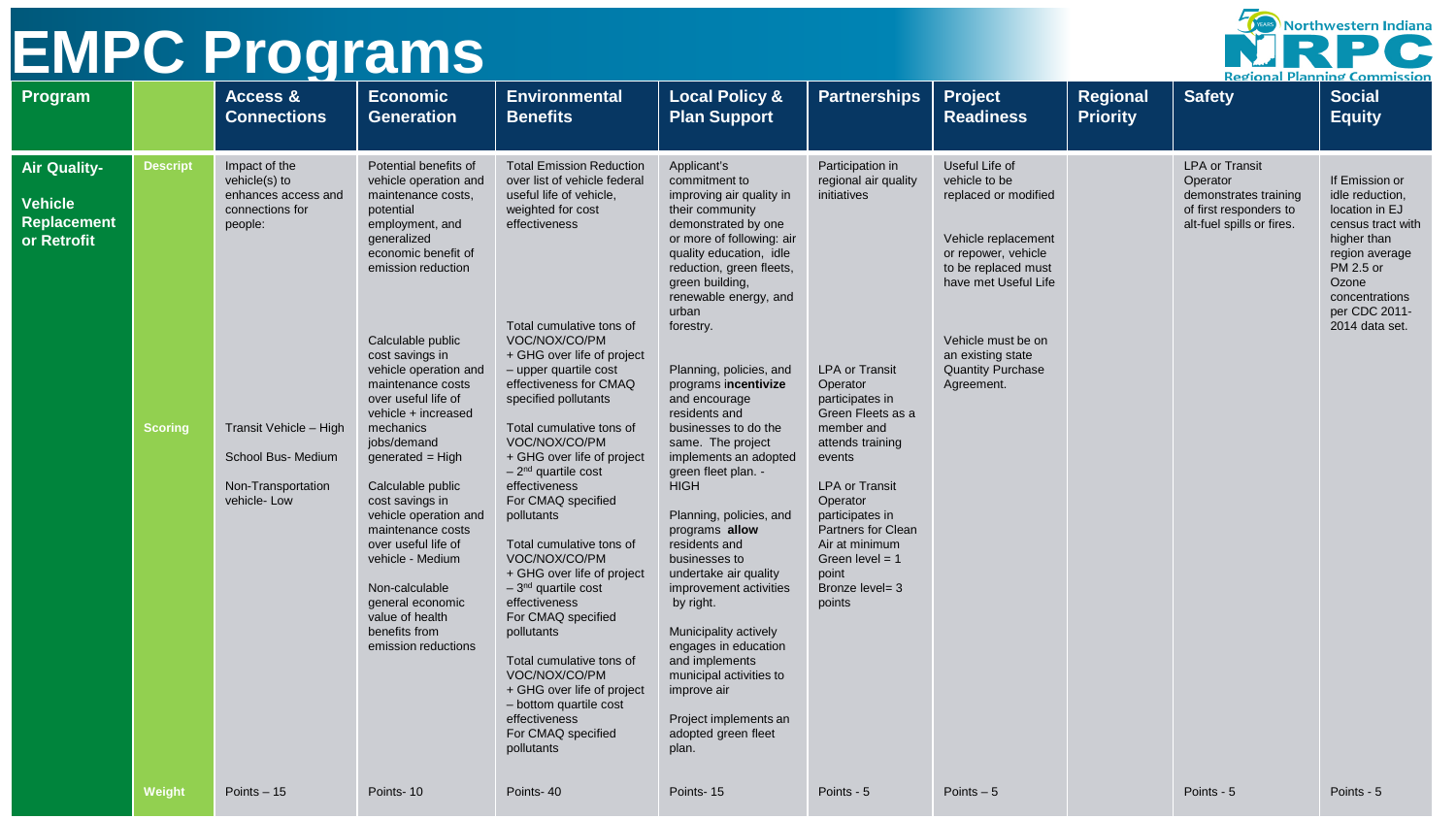|                                                                                                                             |                                   | EMDC Dragrame                                                                                                                                                                                                                                                                                                                                                                                                                                   |                                                                                                                                                                                                                                                                                                                                                                                                                                                                                                                                             |                                                                                                                                                                                                                                                                                                                                                                                                                                                                                                                                                                                                                                                                                                                                                                     |                                                                                                                                                                                                                                                                                                                                                                                                                                                                                                                                                                                                                                                                                                         |                                                                                                                                                                                                                                                                                                                                                                                                                                                                                                           |                                                                                                                                                                                               |                                                                                                        | DD)                                                                                                                                               | Northwestern Indiana<br>$\blacksquare$                                                                                                                                                                                                           |
|-----------------------------------------------------------------------------------------------------------------------------|-----------------------------------|-------------------------------------------------------------------------------------------------------------------------------------------------------------------------------------------------------------------------------------------------------------------------------------------------------------------------------------------------------------------------------------------------------------------------------------------------|---------------------------------------------------------------------------------------------------------------------------------------------------------------------------------------------------------------------------------------------------------------------------------------------------------------------------------------------------------------------------------------------------------------------------------------------------------------------------------------------------------------------------------------------|---------------------------------------------------------------------------------------------------------------------------------------------------------------------------------------------------------------------------------------------------------------------------------------------------------------------------------------------------------------------------------------------------------------------------------------------------------------------------------------------------------------------------------------------------------------------------------------------------------------------------------------------------------------------------------------------------------------------------------------------------------------------|---------------------------------------------------------------------------------------------------------------------------------------------------------------------------------------------------------------------------------------------------------------------------------------------------------------------------------------------------------------------------------------------------------------------------------------------------------------------------------------------------------------------------------------------------------------------------------------------------------------------------------------------------------------------------------------------------------|-----------------------------------------------------------------------------------------------------------------------------------------------------------------------------------------------------------------------------------------------------------------------------------------------------------------------------------------------------------------------------------------------------------------------------------------------------------------------------------------------------------|-----------------------------------------------------------------------------------------------------------------------------------------------------------------------------------------------|--------------------------------------------------------------------------------------------------------|---------------------------------------------------------------------------------------------------------------------------------------------------|--------------------------------------------------------------------------------------------------------------------------------------------------------------------------------------------------------------------------------------------------|
| Program                                                                                                                     |                                   | Access &<br><b>Connections</b>                                                                                                                                                                                                                                                                                                                                                                                                                  | <b>Economic</b><br><b>Generation</b>                                                                                                                                                                                                                                                                                                                                                                                                                                                                                                        | <b>Environmental</b><br><b>Benefits</b>                                                                                                                                                                                                                                                                                                                                                                                                                                                                                                                                                                                                                                                                                                                             | <b>Local Policy</b><br>& Plan<br><b>Support</b>                                                                                                                                                                                                                                                                                                                                                                                                                                                                                                                                                                                                                                                         | <b>Partnerships</b>                                                                                                                                                                                                                                                                                                                                                                                                                                                                                       | <b>Project</b><br><b>Readiness</b>                                                                                                                                                            | Regional<br><b>Priority</b>                                                                            | <b>Safety</b>                                                                                                                                     | <b>Social</b><br><b>Equity</b>                                                                                                                                                                                                                   |
| <b>Air Quality-</b><br><b>Alt Fuel</b><br><b>Infrastructure</b><br><b>or</b><br><b>Truck Stop</b><br><b>Electrification</b> | <b>Descript</b><br><b>Scoring</b> | Impact of the<br>infrastructure to close a<br>gap or between existing<br>alt infrastructure and<br>increases access to alt<br>infrastructure in the<br>region.<br>> X distance from other<br>infrastructure or TSE<br>with public or<br>commercial access<br><x distance="" from="" other<br="">infrastructure with<br/>public or commercial<br/>access<br/><x distance="" from="" other<br="">infrastructure with no<br/>public access</x></x> | Projected fuel cost<br>saving during the<br>useful life of the Alt-<br>Fuel infrastructure +<br>jobs+ local revenue<br>gen<br>Total cost reduction<br>for public entity and<br>construction jobs and<br>increased revenue<br>generated if<br>commercial/public<br>availability<br>Fuel cost reduction for<br>public entity and<br>construction jobs<br>No fuel cost reduction<br>for public entity but<br>some construction<br>jobs and or revenue<br>enhancement<br>predicted and general<br>economic benefit from<br>reduced health costs | <b>Total Emission</b><br>Reduction over list of<br>vehicle federal useful<br>life of vehicle, weighted<br>for cost effectiveness<br>Total cumulative tons of<br>VOC/NOX/CO/PM<br>+ GHG over life of<br>project – upper quartile<br>cost effectiveness for<br>CMAQ specified<br>pollutants<br>Total cumulative tons of<br>VOC/NOX/CO/PM<br>+ GHG over life of<br>project $-2nd$ quartile<br>cost effectiveness<br>For CMAQ specified<br>pollutants<br>Total cumulative tons of<br>VOC/NOX/CO/PM<br>+ GHG over life of<br>project $-3nd$ quartile<br>cost effectiveness<br>For CMAQ specified<br>pollutants<br>Total cumulative tons of<br>VOC/NOX/CO/PM<br>+ GHG over life of<br>project – bottom quartile<br>cost effectiveness<br>For CMAQ specified<br>pollutants | Applicant's<br>commitment to<br>improving air<br>quality in their<br>community<br>demonstrated by<br>one or more: air<br>quality education,<br>idle reduction,<br>green fleets, green<br>building, renewable<br>energy, and urban<br>forestry.<br>Planning, policies,<br>and programs<br>incentivize and<br>encourage<br>residents and<br>businesses to do<br>the same<br>Planning, policies,<br>and programs<br>allow residents<br>and businesses to<br>undertake air<br>quality<br>improvement<br>activities<br>by right.<br>Municipality<br>actively engages<br>in education and<br>implements<br>municipal activities<br>to improve air<br>Project<br>implements an<br>adopted green fleet<br>plan. | Shared use<br>agreements or<br>partnerships for<br>fueling infrastructure<br>between or among<br>neighboring<br>communities, multiple<br>departments, public<br>entities (municipalities,<br>school districts,<br>townships, or NGOs<br><b>LPA or Transit</b><br>Operator participates<br>in Green Fleets as a<br>member and attends<br>training events<br><b>LPA or Transit</b><br>Operator participates<br>in Partners for Clean<br>Air at minimum<br>Green level $=$ 1 point<br>Bronze level= 3 points | If P3, the Private<br>Partner has been<br>competitively<br>procured by the<br><b>LPA and Private</b><br>Partner documents<br>understanding of<br>requirements for<br>use of federal<br>funds. | If Alt Fuel<br>Infrastructure<br>proximity and ease<br>of access to<br>designated Alt Fuel<br>Corridor | LPA/TO vehicle<br>facilities designed<br>for safety of alt<br>fuel infrastructure<br>LPA/TO has no<br><b>IDEM</b> violations for<br>past 5 years. | Location<br>reduces fuel or<br>idling emissions<br>in an<br>environmental<br>justice area.<br>Within the EJ<br><b>Census Block</b><br>Adjacent to an<br><b>EJ Census</b><br><b>Block</b><br>< 1 mile from an<br><b>EJ Census</b><br><b>Block</b> |
|                                                                                                                             | Weight                            | Points-15                                                                                                                                                                                                                                                                                                                                                                                                                                       | Points-10                                                                                                                                                                                                                                                                                                                                                                                                                                                                                                                                   | Points $-40$                                                                                                                                                                                                                                                                                                                                                                                                                                                                                                                                                                                                                                                                                                                                                        | Points-15                                                                                                                                                                                                                                                                                                                                                                                                                                                                                                                                                                                                                                                                                               | Points = $10$                                                                                                                                                                                                                                                                                                                                                                                                                                                                                             | Points = $5$                                                                                                                                                                                  | Points = $5$                                                                                           | Points = $5$                                                                                                                                      | Points = $5$                                                                                                                                                                                                                                     |

—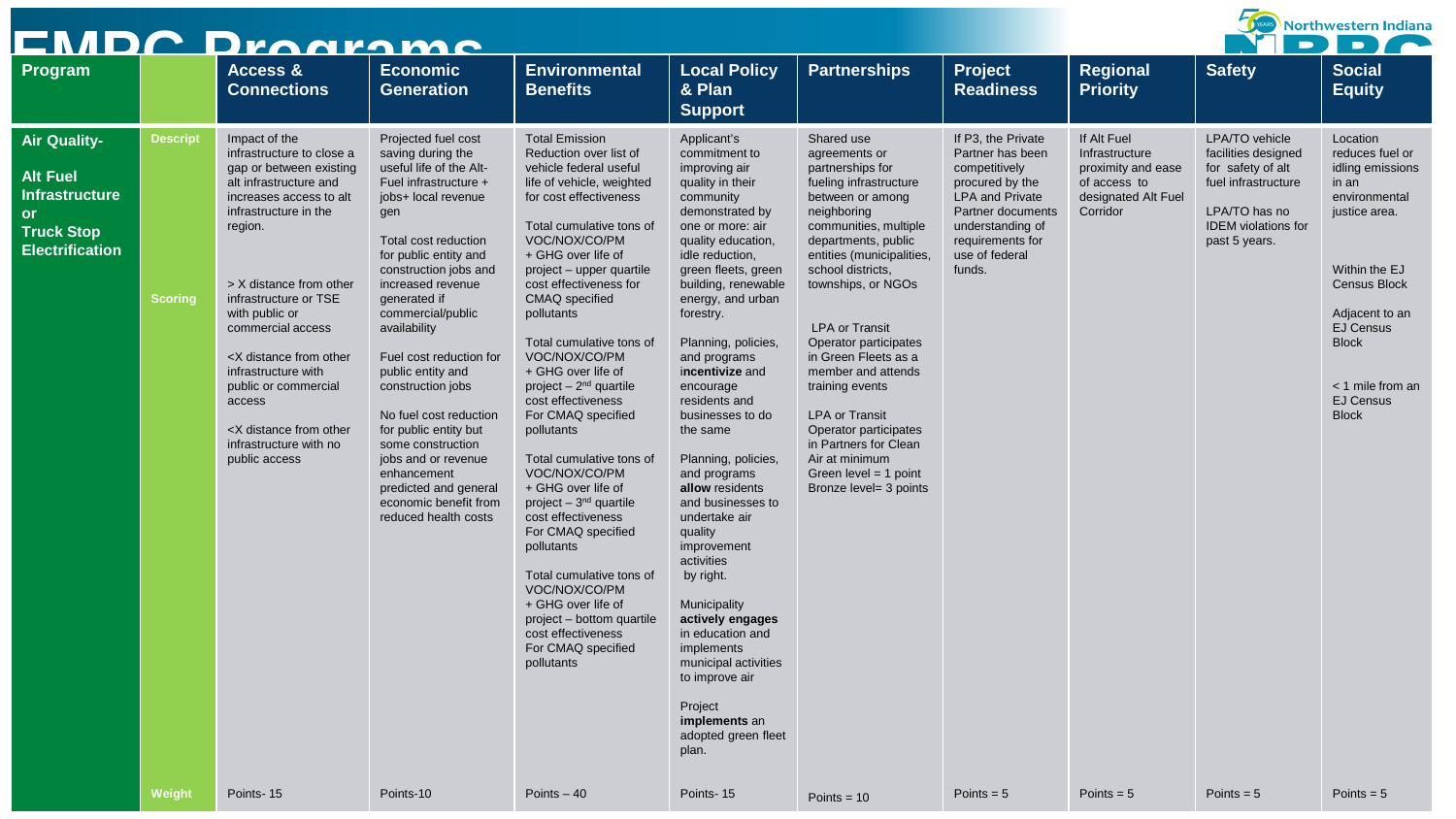

| Program                                           |                                             | Access &<br><b>Connections</b>                                                                                               | <b>Economic</b><br><b>Generation</b> | <b>Environmental</b><br><b>Benefits</b>                                                                                                                                                                                                                                                                                                                                                                                                                                                                                                                                                                                                                         | <b>Local Policy</b><br>& Plan<br><b>Support</b>                                                                                    | <b>Partnerships</b> | Project<br><b>Readiness</b>                                                                    | <b>Regional</b><br><b>Priority</b>                                                                                       | <b>Safety</b> | <b>Social</b><br><b>Equity</b> |
|---------------------------------------------------|---------------------------------------------|------------------------------------------------------------------------------------------------------------------------------|--------------------------------------|-----------------------------------------------------------------------------------------------------------------------------------------------------------------------------------------------------------------------------------------------------------------------------------------------------------------------------------------------------------------------------------------------------------------------------------------------------------------------------------------------------------------------------------------------------------------------------------------------------------------------------------------------------------------|------------------------------------------------------------------------------------------------------------------------------------|---------------------|------------------------------------------------------------------------------------------------|--------------------------------------------------------------------------------------------------------------------------|---------------|--------------------------------|
| Air Quality-<br><b>Public</b><br><b>Education</b> | <b>Descript</b><br><b>Scoring</b><br>Weight | Impact the project has<br>on region<br>understanding of air<br>quality impact of<br>modes or<br>transportation<br>connection |                                      | Total cumulative tons<br>of VOC/NOX/CO/PM<br>+ GHG over life of<br>project - upper quartile<br>cost effectiveness for<br>CMAQ specified<br>pollutants<br>Total cumulative tons<br>of VOC/NOX/CO/PM<br>+ GHG over life of<br>project $-2^{nd}$ quartile<br>cost effectiveness<br>For CMAQ specified<br>pollutants<br>Total cumulative tons<br>of VOC/NOX/CO/PM<br>+ GHG over life of<br>project - 3 <sup>nd</sup> quartile<br>cost effectiveness<br>For CMAQ specified<br>pollutants<br>Total cumulative tons<br>of VOC/NOX/CO/PM<br>+ GHG over life of<br>project - bottom<br>quartile cost<br>effectiveness<br>For CMAQ specified<br>pollutants<br>Points - 40 | Community zoning<br>ordinance allows<br>for alt-fuel<br>infrastructure<br>stations on parity<br>with standard<br>gasoline stations |                     | If Infrastructure,<br>LPA can<br>demonstrate<br>vehicles for which<br>the fuel will be<br>used | If Emission<br>Reduction: VOC<br>reductions bonus<br>points due to tight<br>region<br>transportation<br>emission budget. |               |                                |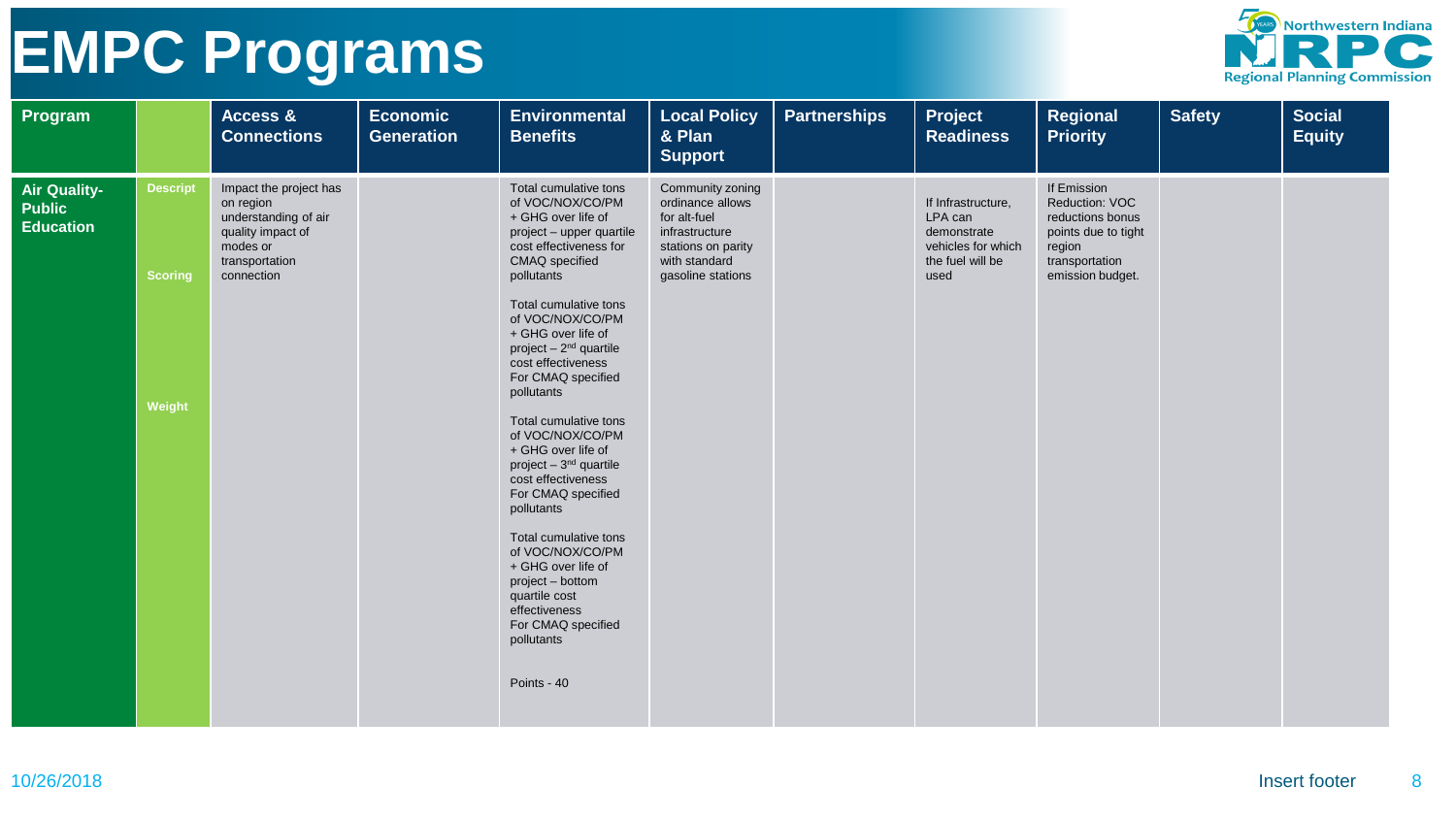

| Program                      |                                      | Access &<br><b>Connections</b>                                                                                                                                                                                                                                                                                                                                                                                        | <b>Economic</b><br>Generation | <b>Environmental</b><br><b>Benefits</b>                                                                                                                                                                                                                        | <b>Local</b><br>Policy &<br><b>Plan</b><br><b>Support</b>                                                                                                                                             | <b>Partnerships</b>                                                                                                                                                                        | Project<br><b>Readiness</b>                                                                             | Regional<br><b>Priority</b>                                                                                                                                                                                                                                                                    | <b>Safety</b>                                                                                                                       | <b>Social</b><br><b>Equity</b> |
|------------------------------|--------------------------------------|-----------------------------------------------------------------------------------------------------------------------------------------------------------------------------------------------------------------------------------------------------------------------------------------------------------------------------------------------------------------------------------------------------------------------|-------------------------------|----------------------------------------------------------------------------------------------------------------------------------------------------------------------------------------------------------------------------------------------------------------|-------------------------------------------------------------------------------------------------------------------------------------------------------------------------------------------------------|--------------------------------------------------------------------------------------------------------------------------------------------------------------------------------------------|---------------------------------------------------------------------------------------------------------|------------------------------------------------------------------------------------------------------------------------------------------------------------------------------------------------------------------------------------------------------------------------------------------------|-------------------------------------------------------------------------------------------------------------------------------------|--------------------------------|
| Wildlife<br><b>Mortality</b> | <b>Descript</b><br>Scoring<br>Weight | Potential of the project to<br>increase habitat connectivity<br>and decrease mortality in a<br>prioritized range of natural<br>areas.<br>Adjacent to managed<br>$\bullet$<br>land (managed as<br>natural area) with ETR<br>species at risk<br>Adjacent to managed<br>$\bullet$<br>land (managed as<br>natural area) without<br>ETR species at risk<br>• Adjacent to G&B<br>core/patch natural<br>habitat              |                               | <b>Reduce ETR</b><br>$\bullet$<br>wildlife mortality<br>associated with<br>transportation<br>infrastructure or<br>vehicular collision<br>Reduce non-ETR<br>wildlife mortality<br>associated with<br>transportation<br>infrastructure or<br>vehicular collision | • Nature<br>preserve<br>managemen<br>t plan<br>Natural area<br>(i.e. not)<br>state<br>dedicated<br>nature<br>preserve or<br>national<br>park)<br>managemen<br>t plan<br>Open space<br>or park plan    | $\bullet$ Three (3) or<br>more natural<br>resource<br>agencies/ natural<br>area land<br>managers<br>One to Two (1-2)<br>natural resource<br>agencies/ natural<br>area land<br>managers     | ROW or<br>$\bullet$<br>property<br>ownership<br>Wildlife<br>species<br>impacted<br>identified           | • Project<br>location within<br>LMCP or<br><b>CLCP Focus</b><br>Area or Grand<br>Cal AOC<br>Project<br>location<br>corresponds<br>with habitats<br>highlighted in<br>$G + B$                                                                                                                   | Project<br>$\bullet$<br>reduces<br>probability of<br>wildlife<br>collisions<br>Project<br>$\bullet$<br>improves<br>sightline safety | • Location in EJ<br>zone       |
| <b>Habitat</b>               | <b>Descript</b><br><b>Scoring</b>    | Location of the project with<br>respect to a prioritized range<br>of natural areas and public<br>access.<br>• Adjacent to managed<br>land (managed as<br>natural area) with<br>Natural Heritage Data<br>Center "Element<br>Occurrences" or located<br>on tributary listed by<br><b>IDEM</b> for Impaired Biotic<br>Communities (IBC)<br>Adjacent to managed<br>$\bullet$<br>land (managed as<br>natural area) without |                               | • Buffers or<br>connects to<br>existing managed<br>lands (managed as<br>natural area) or<br>restores fish and<br>other aquatic life<br>passage by<br>removing physical<br>or hydrologic<br>barriers                                                            | • Nature<br>preserve<br>managemen<br>t plan<br>• Natural area<br>(i.e. not<br>state<br>dedicated<br>nature<br>preserve or<br>national<br>park)<br>managemen<br>t plan<br>• Open space<br>or park plan | $\bullet$ Three (3) or<br>more natural<br>resource<br>agencies/ natural<br>area land<br>managers<br>• One to Two $(1-2)$<br>natural resource<br>agencies/ natural<br>area land<br>managers | • ROW or<br>property<br>ownership<br>Restoration<br>$\bullet$<br>targets and<br>functions<br>identified | • Project<br>location within<br>LMCP or<br><b>CLCP Focus</b><br>Area or Grand<br>Cal AOC or<br>project is<br>located within<br>a "critical" or"<br>priority" area<br>as identified in<br>state approved<br><b>WMP</b><br>Project<br>location<br>corresponds<br>with habitats<br>highlighted in | • Flood prone<br>transportation<br>infrastructure                                                                                   | • Location in EJ<br>zone       |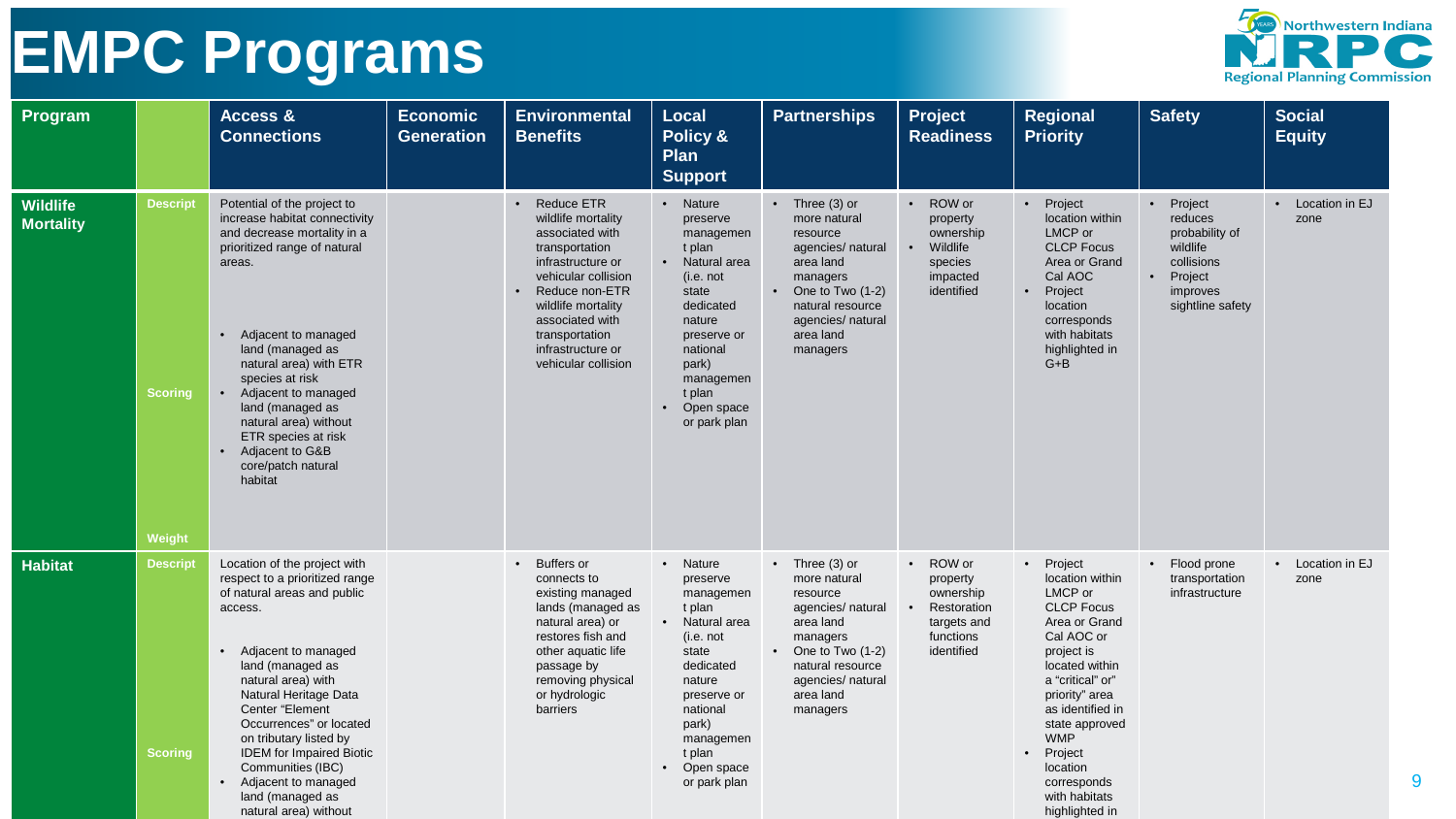

| Program                      |                                      | Access &<br><b>Connections</b>                                                                                                                                                                                                                                                                                                                                                                             | <b>Economic</b><br><b>Generation</b> | <b>Environmental</b><br><b>Benefits</b>                                                                                                                                                                                                                        | <b>Local</b><br>Policy &<br><b>Plan</b><br><b>Support</b>                                                                                                                                             | <b>Partnerships</b>                                                                                                                                                                                 | Project<br><b>Readiness</b>                                                                   | Regional<br><b>Priority</b>                                                                                                                                                                                                                                                                    | <b>Safety</b>                                                                                                                       | <b>Social</b><br><b>Equity</b> |
|------------------------------|--------------------------------------|------------------------------------------------------------------------------------------------------------------------------------------------------------------------------------------------------------------------------------------------------------------------------------------------------------------------------------------------------------------------------------------------------------|--------------------------------------|----------------------------------------------------------------------------------------------------------------------------------------------------------------------------------------------------------------------------------------------------------------|-------------------------------------------------------------------------------------------------------------------------------------------------------------------------------------------------------|-----------------------------------------------------------------------------------------------------------------------------------------------------------------------------------------------------|-----------------------------------------------------------------------------------------------|------------------------------------------------------------------------------------------------------------------------------------------------------------------------------------------------------------------------------------------------------------------------------------------------|-------------------------------------------------------------------------------------------------------------------------------------|--------------------------------|
| Wildlife<br><b>Mortality</b> | <b>Descript</b><br>Scoring<br>Weight | Potential of the project to<br>increase habitat connectivity<br>and decrease mortality in a<br>prioritized range of natural<br>areas.<br>Adjacent to managed<br>$\bullet$<br>land (managed as<br>natural area) with ETR<br>species at risk<br>Adjacent to managed<br>$\bullet$<br>land (managed as<br>natural area) without<br>ETR species at risk<br>• Adjacent to G&B<br>core/patch natural<br>habitat   |                                      | <b>Reduce ETR</b><br>$\bullet$<br>wildlife mortality<br>associated with<br>transportation<br>infrastructure or<br>vehicular collision<br>Reduce non-ETR<br>wildlife mortality<br>associated with<br>transportation<br>infrastructure or<br>vehicular collision | • Nature<br>preserve<br>managemen<br>t plan<br>Natural area<br>(i.e. not<br>state<br>dedicated<br>nature<br>preserve or<br>national<br>park)<br>managemen<br>t plan<br>Open space<br>or park plan     | $\bullet$ Three (3) or<br>more natural<br>resource<br>agencies/ natural<br>area land<br>managers<br>One to Two (1-2)<br>$\bullet$<br>natural resource<br>agencies/ natural<br>area land<br>managers | ROW or<br>$\bullet$<br>property<br>ownership<br>Wildlife<br>species<br>impacted<br>identified | • Project<br>location within<br>LMCP or<br><b>CLCP Focus</b><br>Area or Grand<br>Cal AOC<br>Project<br>location<br>corresponds<br>with habitats<br>highlighted in<br>$G + B$                                                                                                                   | Project<br>$\bullet$<br>reduces<br>probability of<br>wildlife<br>collisions<br>Project<br>$\bullet$<br>improves<br>sightline safety | • Location in EJ<br>zone       |
| <b>Habitat</b>               | <b>Descript</b><br>Scoring           | Location of the project with<br>respect to a prioritized range<br>of natural areas and public<br>access.<br>• Adjacent to managed<br>land (managed as<br>natural area) with<br>Natural Heritage Data<br>Center "Element<br>Occurrences" or located<br>on tributary listed by<br><b>IDEM</b> for Impaired Biotic<br>Communities (IBC)<br>• Adjacent to managed<br>land (managed as<br>natural area) without |                                      | <b>Buffers or</b><br>connects to<br>existing managed<br>lands (managed as<br>natural area) or<br>restores fish and<br>other aquatic life<br>passage by<br>removing physical<br>or hydrologic<br>barriers                                                       | • Nature<br>preserve<br>managemen<br>t plan<br>• Natural area<br>(i.e. not<br>state<br>dedicated<br>nature<br>preserve or<br>national<br>park)<br>managemen<br>t plan<br>• Open space<br>or park plan | $\bullet$ Three (3) or<br>more natural<br>resource<br>agencies/ natural<br>area land<br>managers<br>• One to Two $(1-2)$<br>natural resource<br>agencies/ natural<br>area land<br>managers          | • ROW or<br>property<br>ownership<br>Restoration<br>targets and<br>functions<br>identified    | • Project<br>location within<br>LMCP or<br><b>CLCP Focus</b><br>Area or Grand<br>Cal AOC or<br>project is<br>located within<br>a "critical" or"<br>priority" area<br>as identified in<br>state approved<br><b>WMP</b><br>Project<br>location<br>corresponds<br>with habitats<br>highlighted in | • Flood prone<br>transportation<br>infrastructure                                                                                   | • Location in EJ<br>zone<br>10 |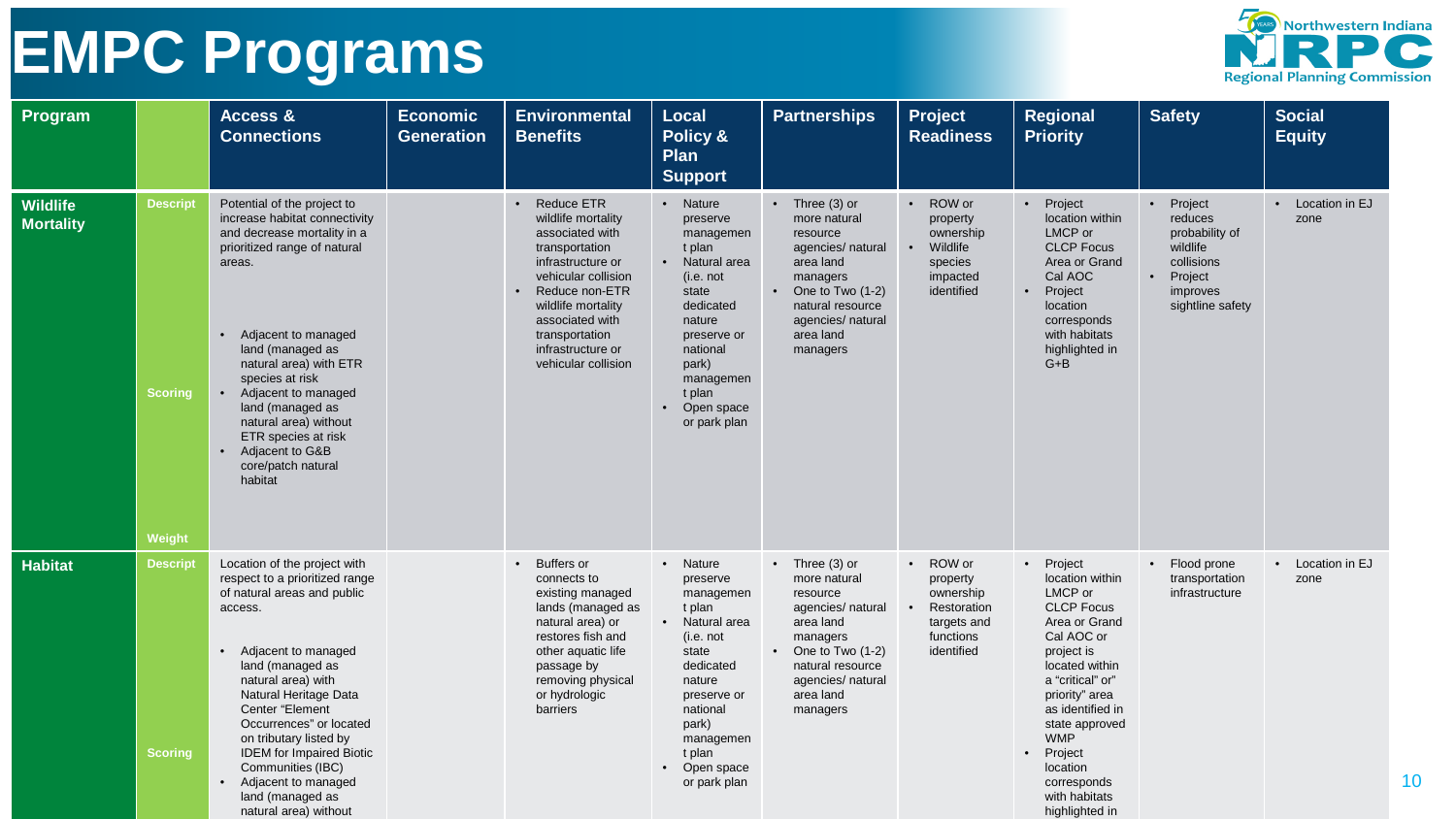

| Program                      |                                             | Access &<br><b>Connections</b>                                                                                                                                                                                                                                                                                                                                                                                        | <b>Economic</b><br><b>Generation</b> | <b>Environmental</b><br><b>Benefits</b>                                                                                                                                                                                                           | <b>Local</b><br>Policy &<br>Plan<br><b>Support</b>                                                                                                                                                    | <b>Partnerships</b>                                                                                                                                                                        | Project<br><b>Readiness</b>                                                                             | Regional<br><b>Priority</b>                                                                                                                                                                                                                                                                    | <b>Safety</b>                                                                                                                       | <b>Social</b><br><b>Equity</b> |
|------------------------------|---------------------------------------------|-----------------------------------------------------------------------------------------------------------------------------------------------------------------------------------------------------------------------------------------------------------------------------------------------------------------------------------------------------------------------------------------------------------------------|--------------------------------------|---------------------------------------------------------------------------------------------------------------------------------------------------------------------------------------------------------------------------------------------------|-------------------------------------------------------------------------------------------------------------------------------------------------------------------------------------------------------|--------------------------------------------------------------------------------------------------------------------------------------------------------------------------------------------|---------------------------------------------------------------------------------------------------------|------------------------------------------------------------------------------------------------------------------------------------------------------------------------------------------------------------------------------------------------------------------------------------------------|-------------------------------------------------------------------------------------------------------------------------------------|--------------------------------|
| Wildlife<br><b>Mortality</b> | <b>Descript</b><br><b>Scoring</b><br>Weight | Potential of the project to<br>increase habitat connectivity<br>and decrease mortality in a<br>prioritized range of natural<br>areas.<br>Adjacent to managed<br>$\bullet$<br>land (managed as<br>natural area) with ETR<br>species at risk<br>• Adjacent to managed<br>land (managed as<br>natural area) without<br>ETR species at risk<br>• Adjacent to G&B<br>core/patch natural<br>habitat                         |                                      | <b>Reduce ETR</b><br>wildlife mortality<br>associated with<br>transportation<br>infrastructure or<br>vehicular collision<br>Reduce non-ETR<br>wildlife mortality<br>associated with<br>transportation<br>infrastructure or<br>vehicular collision | • Nature<br>preserve<br>managemen<br>t plan<br>Natural area<br>(i.e. not<br>state<br>dedicated<br>nature<br>preserve or<br>national<br>park)<br>managemen<br>t plan<br>Open space<br>or park plan     | $\bullet$ Three (3) or<br>more natural<br>resource<br>agencies/ natural<br>area land<br>managers<br>• One to Two $(1-2)$<br>natural resource<br>agencies/ natural<br>area land<br>managers | ROW or<br>$\bullet$<br>property<br>ownership<br>Wildlife<br>species<br>impacted<br>identified           | • Project<br>location within<br>LMCP or<br><b>CLCP Focus</b><br>Area or Grand<br>Cal AOC<br>Project<br>location<br>corresponds<br>with habitats<br>highlighted in<br>$G + B$                                                                                                                   | Project<br>$\bullet$<br>reduces<br>probability of<br>wildlife<br>collisions<br>Project<br>$\bullet$<br>improves<br>sightline safety | • Location in EJ<br>zone       |
| <b>Habitat</b>               | <b>Descript</b><br><b>Scoring</b>           | Location of the project with<br>respect to a prioritized range<br>of natural areas and public<br>access.<br>• Adjacent to managed<br>land (managed as<br>natural area) with<br>Natural Heritage Data<br>Center "Element<br>Occurrences" or located<br>on tributary listed by<br><b>IDEM</b> for Impaired Biotic<br>Communities (IBC)<br>Adjacent to managed<br>$\bullet$<br>land (managed as<br>natural area) without |                                      | • Buffers or<br>connects to<br>existing managed<br>lands (managed as<br>natural area) or<br>restores fish and<br>other aquatic life<br>passage by<br>removing physical<br>or hydrologic<br>barriers                                               | • Nature<br>preserve<br>managemen<br>t plan<br>• Natural area<br>(i.e. not<br>state<br>dedicated<br>nature<br>preserve or<br>national<br>park)<br>managemen<br>t plan<br>• Open space<br>or park plan | $\bullet$ Three (3) or<br>more natural<br>resource<br>agencies/ natural<br>area land<br>managers<br>• One to Two $(1-2)$<br>natural resource<br>agencies/ natural<br>area land<br>managers | • ROW or<br>property<br>ownership<br>Restoration<br>$\bullet$<br>targets and<br>functions<br>identified | • Project<br>location within<br>LMCP or<br><b>CLCP Focus</b><br>Area or Grand<br>Cal AOC or<br>project is<br>located within<br>a "critical" or"<br>priority" area<br>as identified in<br>state approved<br><b>WMP</b><br>Project<br>location<br>corresponds<br>with habitats<br>highlighted in | • Flood prone<br>transportation<br>infrastructure                                                                                   | • Location in EJ<br>zone<br>11 |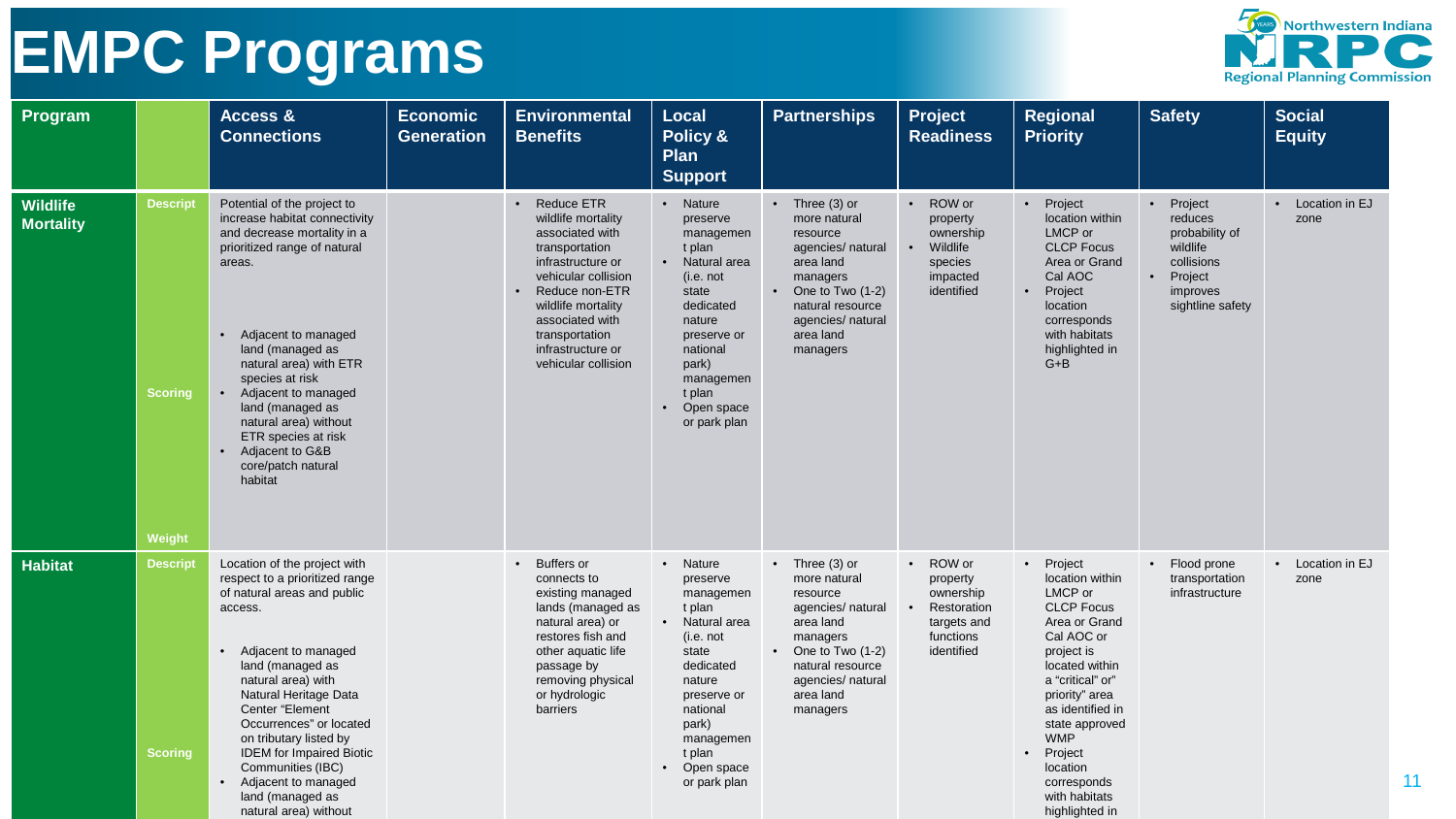# **LUC Programs**



| Program                           | <b>Access &amp;</b><br><b>Connections</b>                                                                                                                                                                                                                                                                                                               | <b>Economic</b><br>Generation                                                                                                                                | <b>Environmental</b><br><b>Benefits</b>                                                                                            | <b>Local Policy &amp;</b><br><b>Plan Support</b>                                                        | <b>Partnerships</b>                                                                                                           | Project<br><b>Readiness</b>                              | Regional<br><b>Priority</b>                                                                                                         | Safety                                                                                 | <b>Social Equity</b>                                            |
|-----------------------------------|---------------------------------------------------------------------------------------------------------------------------------------------------------------------------------------------------------------------------------------------------------------------------------------------------------------------------------------------------------|--------------------------------------------------------------------------------------------------------------------------------------------------------------|------------------------------------------------------------------------------------------------------------------------------------|---------------------------------------------------------------------------------------------------------|-------------------------------------------------------------------------------------------------------------------------------|----------------------------------------------------------|-------------------------------------------------------------------------------------------------------------------------------------|----------------------------------------------------------------------------------------|-----------------------------------------------------------------|
| <b>Quality of</b><br><b>Place</b> | Walk score of<br>$\blacksquare$<br>project area<br>Improve<br>$\overline{\phantom{a}}$<br>connectivity to<br>main centers &<br>major roads<br>Transit<br>$\overline{\phantom{a}}$<br>Availability<br>SOV reduction<br>$\sim$<br>Ease of Mobility<br>$\sim$<br>Highly<br>$\blacksquare$<br>accessible area<br>Congestion<br>$\blacksquare$<br>mitigation | <b>Attract business</b><br>to come to area<br>Amenities<br>Jobs & housing<br>increase<br><b>TOD</b><br>$\sim$<br>Expansion of<br>Existing<br><b>Business</b> | Green infrastructure<br>standards<br><b>Emission reduction</b><br>& air quality<br>Stormwater<br>management<br>Promote scenic area | Citation in<br>comprehensive plan<br>Local CLC/TOD plan<br>Redevelopment plan<br><b>Traffic studies</b> | <b>Businesses</b><br>Foundations<br><b>INDOT</b><br>FTA/FHWA<br>Municipalities<br>Schools<br><b>Homeowner</b><br>Associations | Overmatch<br>Precedent<br>with project<br>- Shovel ready | <b>CLC</b><br>$\blacksquare$<br>2040<br>$\sim$<br>G+B Plan<br>$\sim$<br>Wayfinding Guide<br>RDA Plan<br>$\sim$<br><b>INDOT</b><br>۰ | Crashes for all<br>types<br>Safe access for all<br>vehicles<br><b>Universal Design</b> | Location within EJ<br>area<br>Mixed income %<br>Mixed housing % |
|                                   | Points: 25                                                                                                                                                                                                                                                                                                                                              | Points: 10                                                                                                                                                   | Points: 10                                                                                                                         | Points: 10                                                                                              | Points: 5                                                                                                                     | Points: 10                                               | Points: 10                                                                                                                          | Points: 10                                                                             | Points: 10                                                      |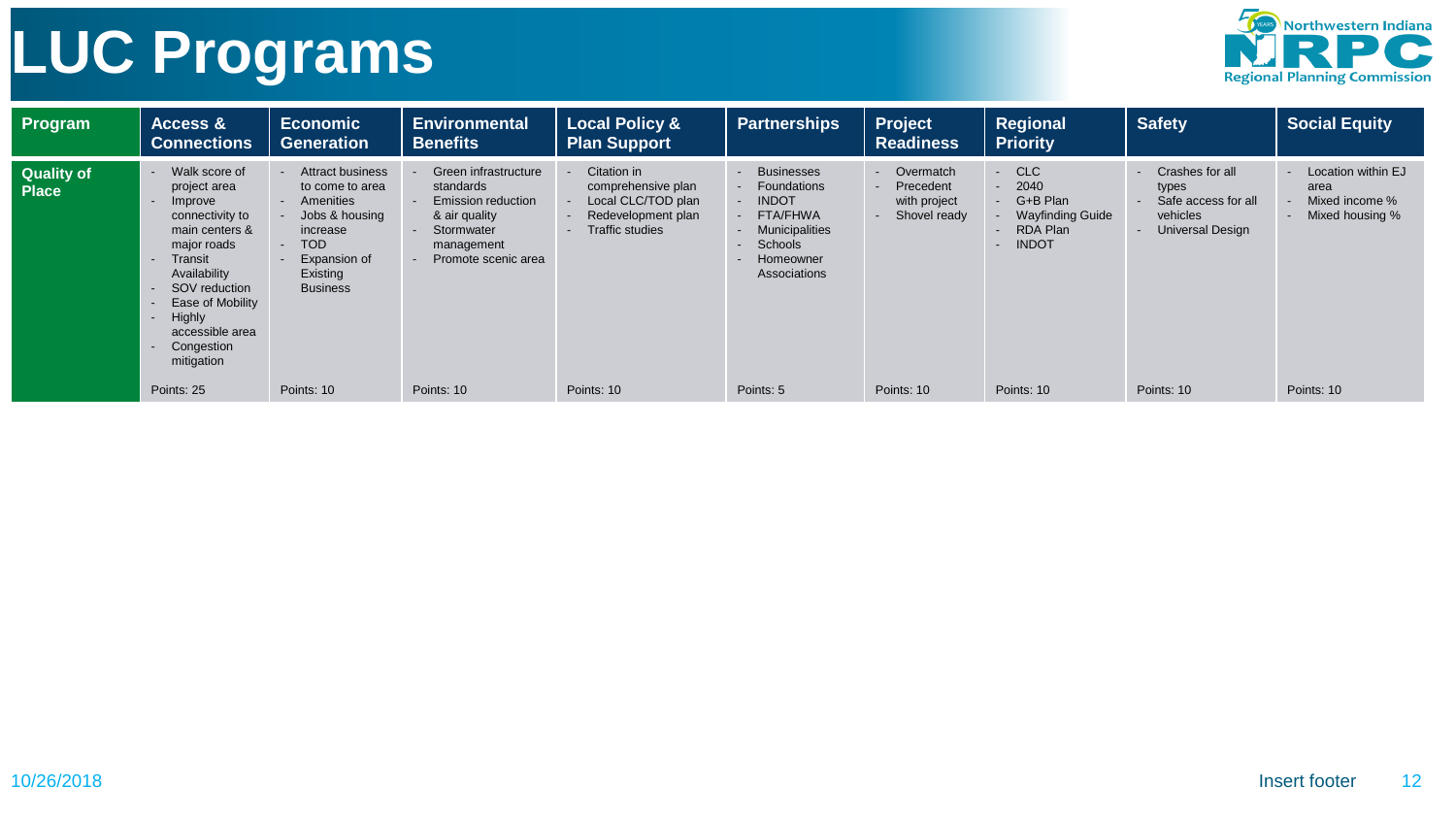

| Program                           | Access &<br><b>Connections</b>                                                                                                                                                                                                                        | <b>Cost</b><br><b>Effectiveness</b>               | <b>Economic</b><br><b>Generation</b>                                        | <b>Environmental</b><br><b>Benefits</b>                                                              | <b>Local Policy</b><br>& Plan<br><b>Support</b>                                                                                                                                        | <b>Partnerships</b>                                                                                                                                                                                                           | Project<br><b>Readiness</b>                                                                                     | Regional<br><b>Priority</b>                                                        | <b>Safety</b>                                                                                                                       | <b>Social Equity</b>                                                                                                |
|-----------------------------------|-------------------------------------------------------------------------------------------------------------------------------------------------------------------------------------------------------------------------------------------------------|---------------------------------------------------|-----------------------------------------------------------------------------|------------------------------------------------------------------------------------------------------|----------------------------------------------------------------------------------------------------------------------------------------------------------------------------------------|-------------------------------------------------------------------------------------------------------------------------------------------------------------------------------------------------------------------------------|-----------------------------------------------------------------------------------------------------------------|------------------------------------------------------------------------------------|-------------------------------------------------------------------------------------------------------------------------------------|---------------------------------------------------------------------------------------------------------------------|
| <b>Complete</b><br><b>Streets</b> | Walk score in<br>project area<br>Trip generators<br>in project area<br>Number of<br>$\blacksquare$<br>destinations<br>accessed by<br>project<br>Universal<br>design<br>adherence<br><b>Transit access</b><br>$\blacksquare$<br>within project<br>area | Comparison<br>with project<br>without<br>measures | - Accommodate<br>job commuters                                              | Emissions<br>reduction<br>compared to<br>project without<br>measures                                 | <b>Local CS policy</b><br>Citation in<br>comprehensive<br>or thoroughfare<br>plan<br>Bicycle parking<br>ordinance<br>Flexible zoning<br>& subdivision<br>codes                         | <b>INDOT</b><br>Other<br>$\blacksquare$<br>jurisdictions<br>Advocacy<br>groups<br>Foundations<br>$\blacksquare$<br><b>Businesses</b>                                                                                          | Overmatch<br>ROW or<br>property<br>ownership                                                                    | G+B 2020 Plan<br>2040 Plan<br>- NIRPC CS<br>Ordinance &<br>Guidelines<br>adherence | Crashes in<br>project area -<br>all types                                                                                           | Location of<br>project in EJ<br>area<br>Proximity of<br>senior centers<br>Proximity of<br>centers for<br>disabled   |
| <b>Multi-Use Path</b>             | Number of<br>communities<br>connected<br>Residential<br>density in<br>project area<br>Destinations in<br>project area<br>Connections to<br>$\blacksquare$<br>existing on-road<br>bicycle routes                                                       | - Construction<br>material used                   | Connections to<br>job centers<br>- Number of<br>employed in<br>project area | Connections to<br>Conservation<br>Corridors<br>Adherence to<br>naturalized<br>corridors (no-<br>mow) | Citation in<br>comprehensive<br>or trails-related<br>plan<br>Set-asides in<br>subdivision<br>codes<br><b>Enacted trails</b><br>maintenance<br>plan<br>Railroad<br>$\sim$<br>agreements | Other<br>$\blacksquare$<br>jurisdictions<br>Hospitals<br>$\sim$<br>Foundations<br>$\blacksquare$<br><b>Businesses</b><br>$\blacksquare$<br>Land trusts<br>Advocacy<br>$\blacksquare$<br>groups<br>Railroads<br>$\blacksquare$ | Overmatch<br>$\sim$<br>- ROW or<br>property<br>ownership<br>Corridor<br>$\sim$<br>ownership by<br><b>NIPSCO</b> | G+B 2020 Plan<br>- 2040 Plan<br><b>Priority Trails</b><br>adherence                | Law<br>enforcement<br>strategy -<br>patrols                                                                                         | - Location of<br>project in EJ<br>area<br>Proximity of<br>senior centers<br>Proximity of<br>centers for<br>disabled |
| <b>SRTS</b>                       | Residential<br>density in<br>project area<br>Current % of<br>children walking<br>and biking to<br>school                                                                                                                                              |                                                   |                                                                             | <b>Reduction of</b><br>automobiles<br>accessing<br>school                                            | School district<br>SRTS plan<br><b>School PTA</b><br>approval                                                                                                                          | Municipalities<br>$\blacksquare$<br>Foundations<br>$\overline{a}$<br>Advocacy<br>$\blacksquare$<br>groups<br><b>Businesses</b>                                                                                                | Overmatch<br>$\sim$<br>ROW or<br>$\mathbf{r}$<br>property<br>ownership                                          | G+B 2020 Plan                                                                      | Crashes in<br>project area -<br>all types<br>Police reports<br>of injuries to<br>children<br>accessing<br>school in<br>project area | Location of<br>project in EJ<br>area                                                                                |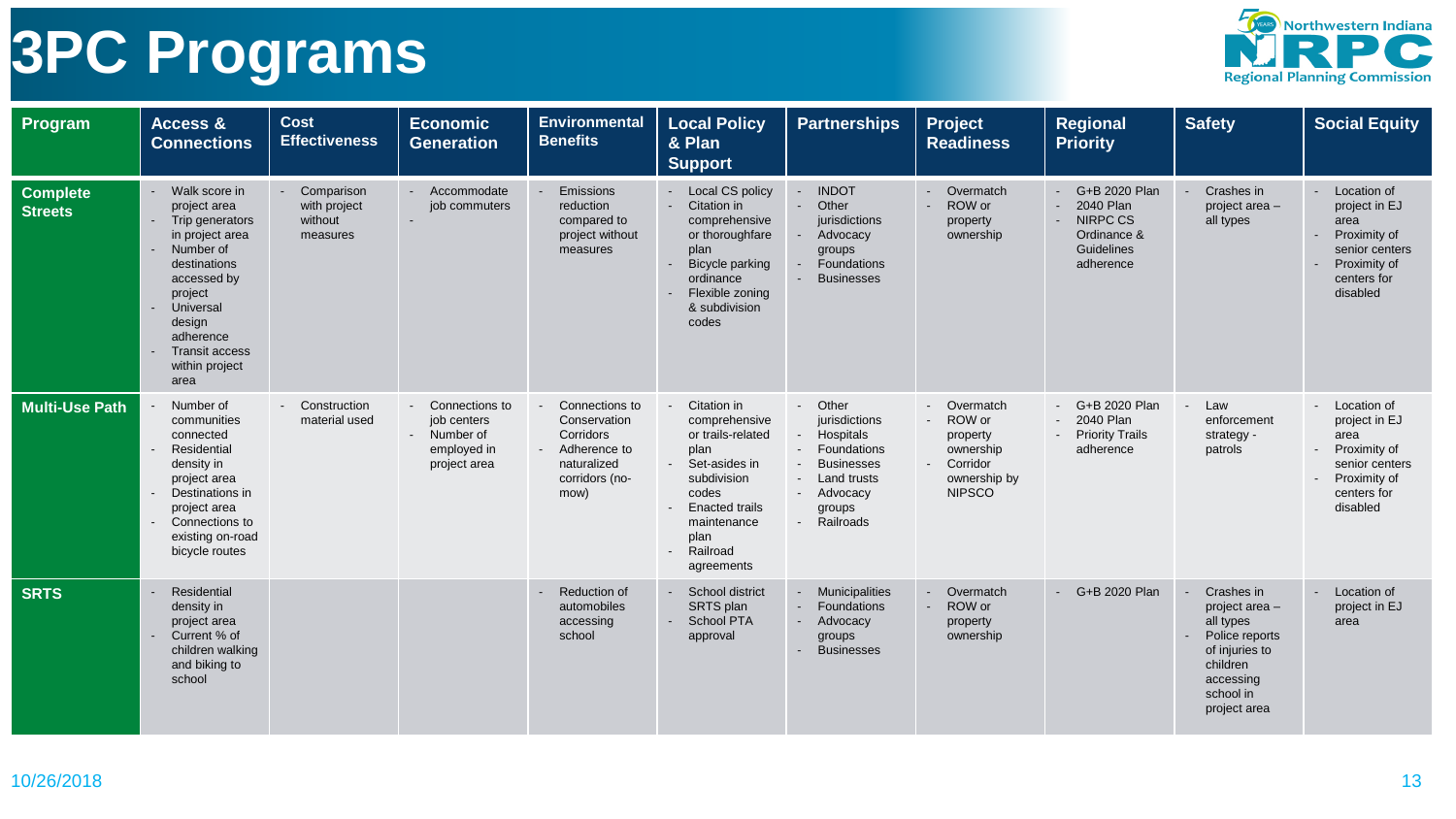

| <b>Contact name</b> |  |
|---------------------|--|
| Email               |  |
| <b>Website</b>      |  |
| Facebook            |  |
| <b>Twitter</b>      |  |
| <i>Phone</i>        |  |
| <b>Address</b>      |  |

### Mitch Barloga

[mbarloga@nirpc.org](mailto:mbarloga@nirpc.org)

*https://www.facebook.com/nirpcmpo/*

*https://twitter.com/NIRPC*

(219) 763-6060

6100 Southport Rd Portage, IN 46368